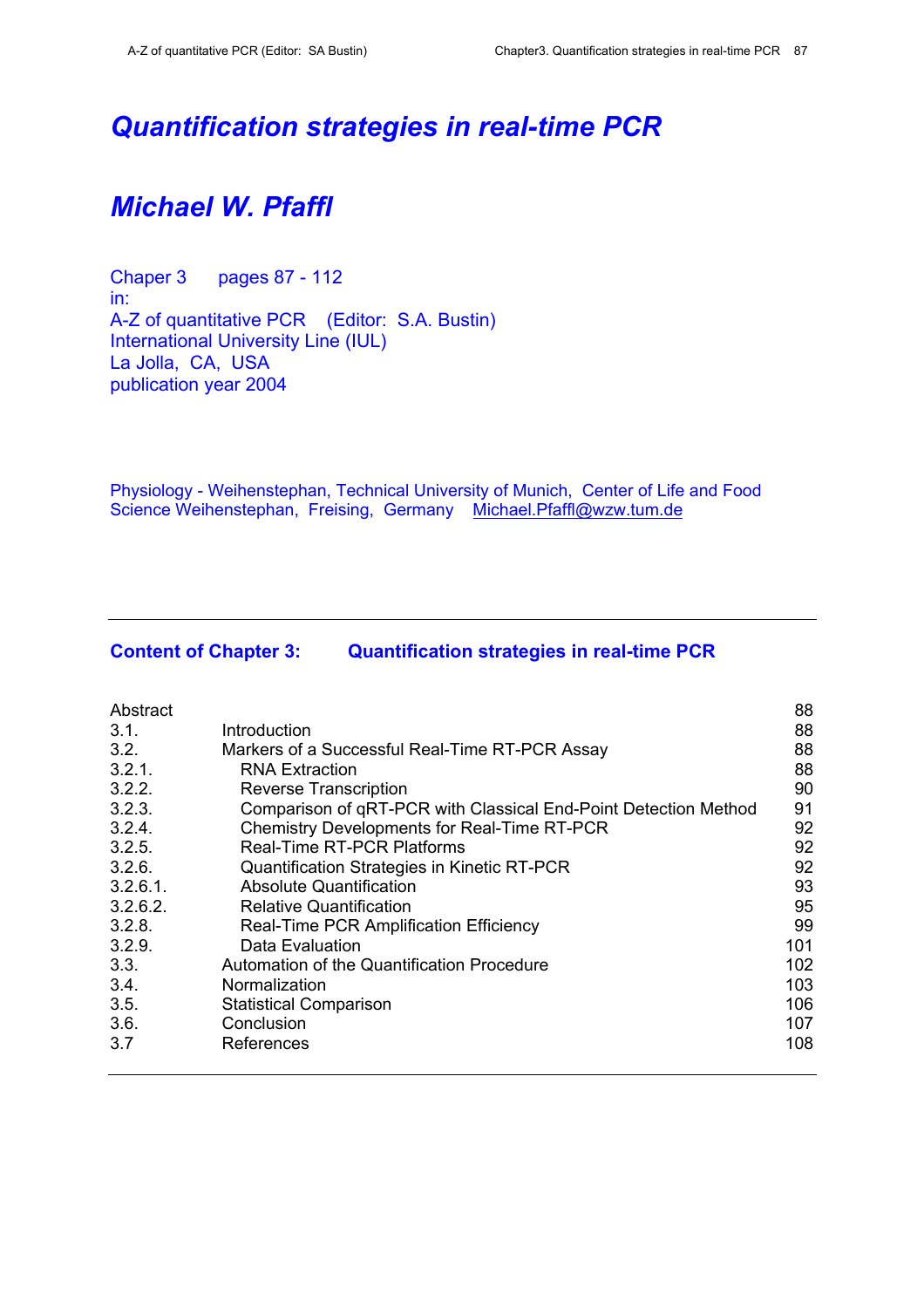#### **Abstract**

This chapter analyzes the quantification strategies in real-time RT-PCR and all corresponding *markers of a successful real-time RT-PCR*. The following aspects are describes in detail: RNA extraction, reverse transcription (RT), and general quantification strategies—absolute vs. relative quantification, real-time PCR efficiency calculation, data evaluation, automation of quantification, data normalization, and statistical comparison. The discussion turns into practical considerations with focus on specificity and sensitivity.

## **3.1. Introduction**

Reverse transcription (RT) followed by polymerase chain reaction (PCR) represents a powerful tool for the detection and quantification of mRNA. Real-time RT-PCR (or kinetic RT-PCR) is widely and increasingly used because of its high sensitivity, good reproducibility, and wide dynamic quantification range.<sup>1-4</sup> The first practical kinetic PCR technology, the 5'nuclease assay, was established 1993 and combines the exponential PCR amplification of a specific transcript with the monitoring of newly synthesized DNA in each performed PCR cycle.<sup>5-7</sup> It is the most sensitive method for the detection and quantification of gene expression levels, in particular for low abundant transcripts in tissues with low RNA concentrations, from limited tissue sample and for the elucidation of small changes in mRNA expression levels.<sup>1-4,8-12</sup> While kinetic RT-PCR has a tremendous potential for analytical and quantitative applications, a comprehensive understanding of its underlying principles is important. Fidelity of real-time RT-PCR is associated with its "true" specificity, sensitivity, reproducibility, and robustness and, as a fully reliable quantitative method, it suffers from the problems inherent in RT and PCR, e.g., amplification of unspecific products, primer-dimers, amplification efficiencies, hetero-duplex formation, etc.<sup>13</sup>

This chapter analyzes the quantification strategies in real-time RT-PCR and all corresponding markers of a successful real-time RT-PCR.

## **3.2. Markers of a Successful Real-Time RT-PCR Assay**

### **3.2.1. RNA Extraction**

The integrity of purified RNA is critical to all gene expression analysis techniques. The preparation of intact cellular total RNA or pure mRNA is the *first marker in gene quantification*. For successful and reliable diagnostic use, real-time RT-PCR needs highquality, DNA-free, and undegraded  $\text{RNA}^{14,15}$  Accurate quantification and quality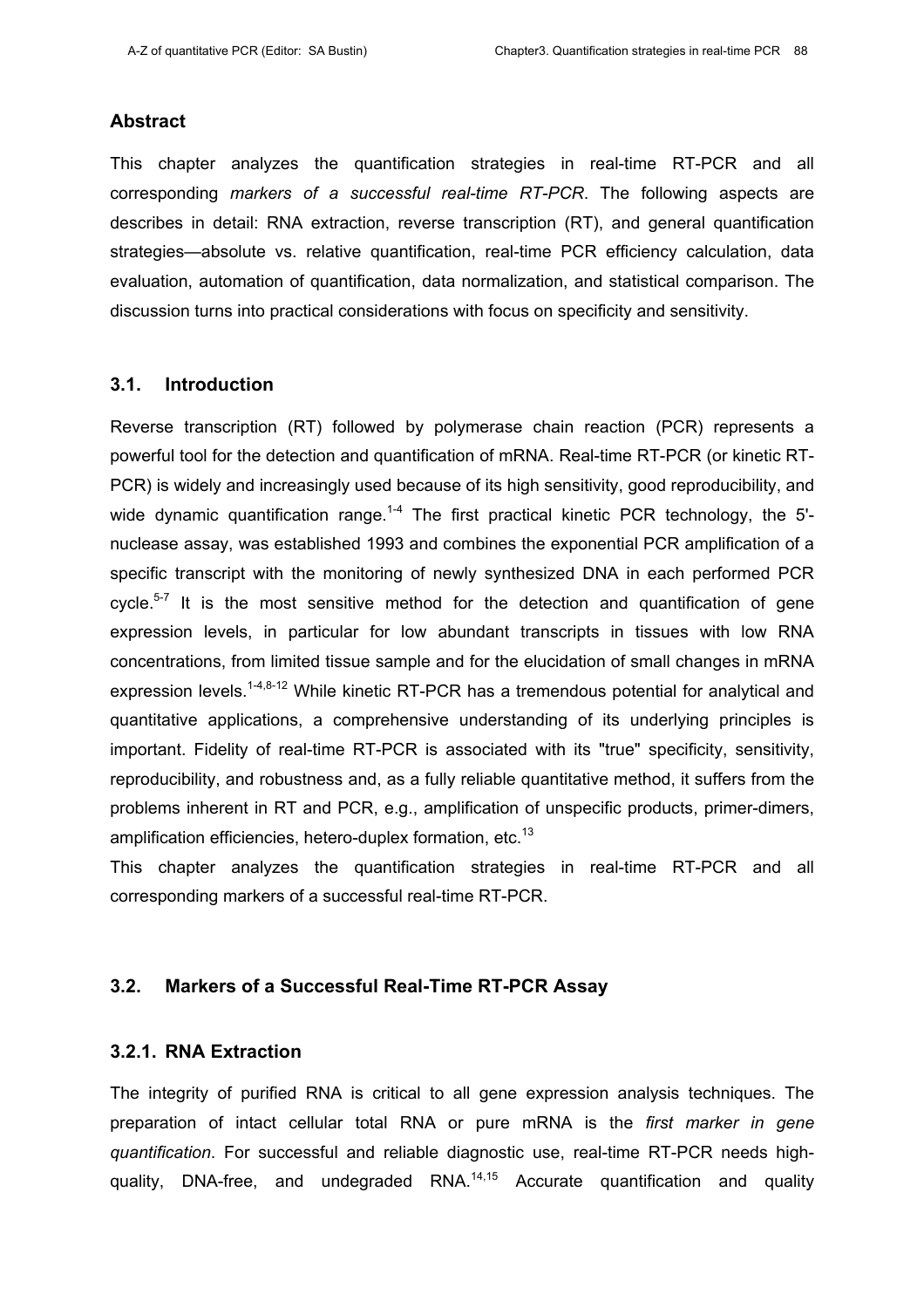assessment<sup>30</sup> of the starting RNA sample is particularly important for absolute quantification methods that normalize specific mRNA expression levels against total RNA ("molecules/g total RNA" or "concentrations/g total RNA").<sup>28,29</sup> RNA, especially long mRNA up to 10 kb,<sup>14</sup> is easily degraded by cleavage of RNases during tissue sampling, RNA purification, and RNA storage. The source of RNA, sampling techniques (biopsy material, single cell sampling, and laser microdissection), $2,16,17$  as well as RNA isolation techniques (either total RNA or polyadenylated RNA) often vary significantly between processing laboratories.<sup>15</sup> RNA extracted from adipose or collagen-rich tissues often has a lower yield and is of lesser quality, and contains partly degraded RNA sub-fractions (own unpublished results). Particular RNA extraction techniques can work more effectively in one specific tissue type compared with another one, and result in up to 10-fold variations in total RNA yield.<sup>15</sup> RNA may contain tissue enzyme inhibitors that result in reduced RT and PCR reaction efficiencies and generate unreliable and "wrong" quantification results.<sup>14,15</sup>

Most RNA preparations are contaminated with DNA and protein at very low levels. Even high-quality commercially obtained RNAs contain detectable amounts of DNA.<sup>15</sup> While this is not a problem for some applications, the tremendous amplification power of kinetic PCR may result in even the smallest amount of DNA contamination to interfering with the desired "specific amplification." To confirm the absence of residual DNA either a "minus-RT" or "water control" should always be included in the experimental design. It may be necessary to treat the RNA sample with commercially available RNase-free DNase, to get rid of residual DNA. However, unspecific side reactions of the DNase often result in RNA degradation (own unpublished results). It is always necessary to remove the DNase prior to any RT or PCR step.

Furthermore, the design of the PCR product should incorporate at least one exon-exon splice junction to allow a product obtained from the cDNA to be distinguished on electrophoresis from genomic DNA contamination. However, processed pseudogenes (e.g., -actin, GAPDH or 18S rRNA) can be present and lead to confusion in data interpretation. In addition, intronlacking pseudogenes (e.g. -actin) with equal sequence length to endogenous mRNA have been described.<sup>18-24</sup> They prevent a distinction between products originating from genomic DNA versus mRNA, which poses a significant problem in qualitative and quantitative gene quantification. Therefore, various housekeeping genes must be tested or multiplex assays of reference genes as internal controls for the assessment of RNA and cDNA quality must be performed.25-27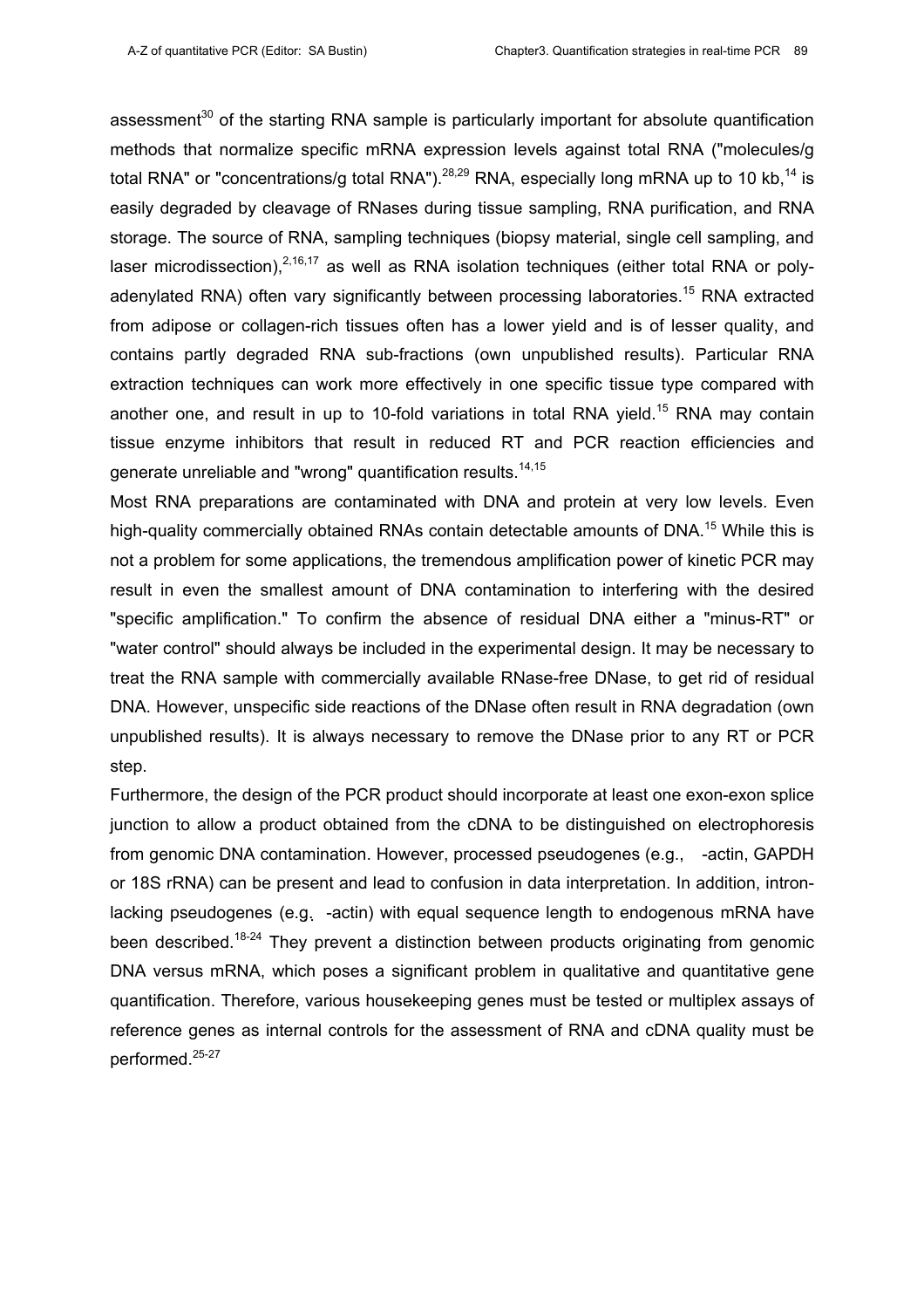#### **3.2.2. Reverse Transcription**

The *second marker in quantitative RT-PCR* is the production of a single-stranded (ss) complementary DNA copy (cDNA) of the RNA through the reverse transcriptase (RT) and its dynamic range, sensitivity, and specificity are prime consideration for a successful kinetic RT-PCR assay. $31-34$  For many quantitative applications, MMLV H<sup>-</sup> RT is the enzyme of choice, $31,35,36$  as its cDNA synthesis rate is up to 40-fold greater than that of AMV (own unpublished results). Newly available thermostable RNAse H<sup>-</sup> RT maintains its activity up to 70°C, thus permitting increased specificity and efficiency of first primer annealing. However, this enzyme may be less robust than more conventional ones as it appears to be more sensitive to inhibitors present in RNA preparation.<sup>28,36,37</sup>

The RT step is the source of most of the variability in a kinetic RT-PCR experiment and for each enzyme the specific reaction conditions has to be optimized. Salt contamination, alcohol, phenol, and other inhibitors carried over from the RNA isolation process can affect the apparent RT efficiency.<sup>13,31,34</sup> Another source of variability is the choice of priming method used to initiate cDNA synthesis, which can be either target gene-specific or non-specific. Target gene-specific primers work well in conjunction with elevated RT-reaction temperatures to eliminate spurious transcripts.<sup>36,37</sup> The same reverse primer is used for the subsequent PCR assay in conjunction with the corresponding gene-specific sense primer (forward primer). However, the use of gene-specific primers necessitates a separate RT reaction for each gene of interest. It cannot be assumed that different reactions have the same cDNA synthesis efficiency; the result can be high variability during multiple RT reactions.

To circumvent these high inter-assay variations in RT, target gene unspecific primers, e.g., random hexamer, octamer or decamer primers, can be used and a cDNA pool can be synthesized. Similarly, poly-T oligonucleotides (consisting solely of 16-25 deoxythymidine residues) can anneal to the polyadenylated 3' (poly-A) tail found on most mRNAs.<sup>13,30</sup> cDNA pools synthesized with unspecific primers can be split into a number of different targetspecific kinetic PCR assays. This maximizes the number of genes that can be assayed from a single cDNA pool, derived from one small RNA sample. Therefore the gene expression results are directly comparable between the applied assays, at least within one and the same RT pool. In conclusion, a rank order of RT efficiency can be shown for the applied different primers for ONE specific gene: random hexamer primers > poly-dT primer > gene-specific primer (own unpublished results).

Importantly, not only RNA quantity and quality, but also yield and quality of cDNA can be highly variable. Certainly, there is evidence that cDNA yield from sequences near the 5' end of partially degraded mRNAs is significantly less than from sequences near the poly-A tail and assays aimed at identifying RNA degradation are being developed.<sup>3,14,34,38</sup> Thus, reliable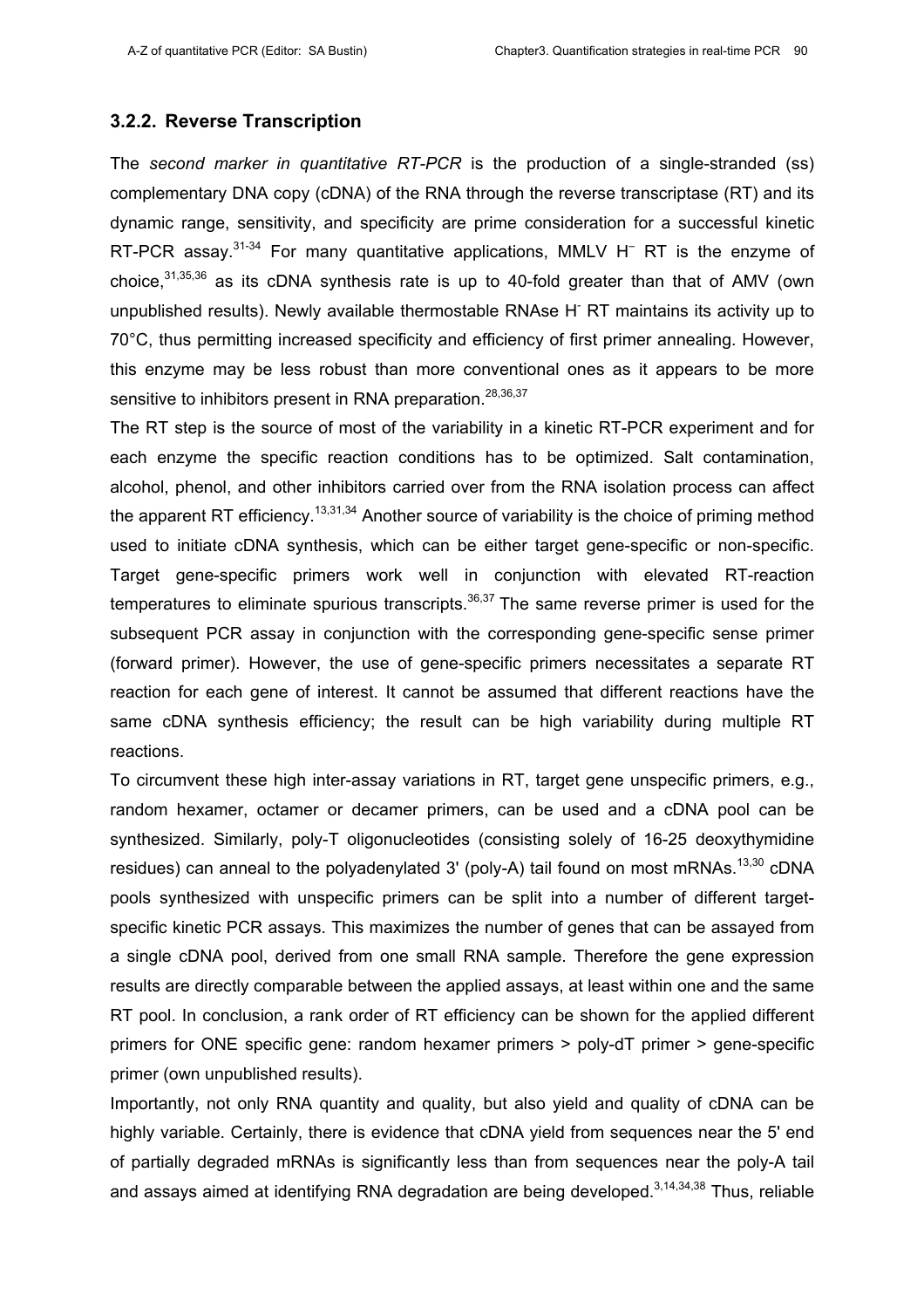internal quality control of cDNA synthesis is essential. Controls are generally performed by PCR amplification of reference genes, mostly common housekeeping genes (GAPDH, albumin, actins, tubulins, cyclophilin, microglobulins, 18S ribosomal RNA (rRNA) or 28S  $rRNA$ ).<sup>11,27,39-43</sup> The chosen reference genes used as well as the expression levels vary between different laboratories, and only few of them have been critically evaluated (see Section 3.4. *Normalization*).

## **3.2.3. Comparison of Real-Time RT-PCR with Classical End-Point Detection**

#### **Method**

The efficacy of kinetic RT-PCR is measured by its specificity, low background fluorescence, steep fluorescence increase, high amplification efficiency, and high level plateau.<sup>44</sup> Typically, the PCR reaction can be divided in four characteristic phases:  $45 \text{ } 1^{\text{st}}$  phase is hidden under the background fluorescence where an exponential amplification is expected:  $2<sup>nd</sup>$  phase with exponential amplification that can be detected and above the background;  $3<sup>rd</sup>$  phase with linear amplification efficiency and a steep increase of fluorescence; and finally  $4<sup>th</sup>$  phase or plateau phase, defined as the attenuation in the rate of exponential product accumulation, which is seen concomitantly in later cycles. $46,47$  The amount of amplified target is directly proportional to the input amount of target only during the exponential phase of PCR amplification. Hence the key factor in the quantitative ability of kinetic RT-PCR is that it measures the product of the target gene within that phase.<sup>10,45,48-51</sup> Since data acquisition and analysis are performed in one and the same tube, this increases sample throughput, reduces the chances of carryover contamination, and removes post-PCR processing as a potential source of error.<sup>52</sup>

In contrast, during the plateau phase of the PCR there is no direct relation of "DNA input" to "amplified target"; hence classical RT-PCR assays have to be stopped at least in linear phase.<sup>44, 53</sup> The exponential range of amplification has to be determined for each transcript empirically by amplifying equivalent amounts of cDNA over various cycles of the PCR or by amplifying dilutions of cDNA over the same number of PCR cycles.<sup>10, 53</sup> Amplified RT-PCR end product is later detected by ethidium bromide gel staining, radioactivity labelling, fluorescence labelling, high-performance liquid chromatography, southern blotting, densitometric analysis, or other post-amplification detection methods.<sup>53-55</sup> This step-wise accumulation of post-PCR variability<sup>10,49, 53</sup> leads to semi-quantitative results with high intraassay (around 30-40%) and inter-assay variability (around 50-70%; own unpublished results) in endpoint detection assays. Finally, whereas real-time methods have a dynamic range of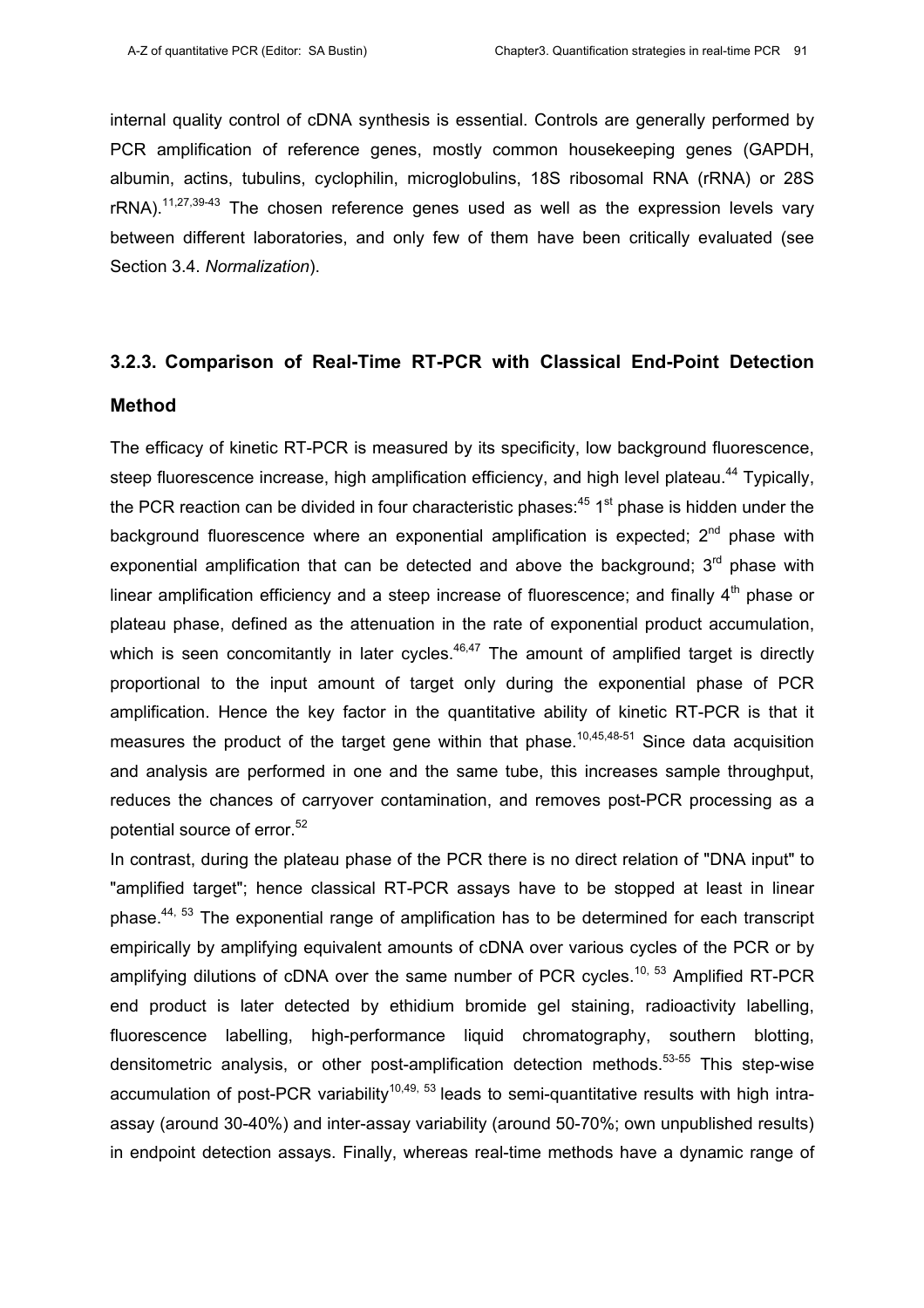greater than eight orders of magnitude, the dynamic range of the endpoint assays is at best two.10, 49, 56

#### **3.2.4. Chemistry Developments for Real-Time RT-PCR**

The *third marker in kinetic RT-PCR* is the right detection chemistry. Two general methods for the quantitative detection of the amplicon have become established: gene-specific fluorescent probes or specific double strand (ds) DNA binding agents $8,49,52,57,58$  based on fluorescence resonance energy transfer (FRET).  $11,48,59$  The best-know probe-based system is ABI's TaqMan,6,60,61 which makes use of the 5'-3' exonuclease activity of *Taq* polymerase to quantitate target sequences in the samples. Probe hydrolysis separates fluorophore and quencher and results in an increased fluorescence signal called "Förster type energy transfer."<sup>62,63</sup>. The alternative is a non-sequence specific fluorescent intercalating dsDNA binding dye, e.g., SYBR Green I (Molecular Probes) or ethidium bromide.<sup>58</sup> For single PCR product reactions with well-designed primers, SYBR Green I can work extremely well, with spurious non-specific background only showing up in very late cycles. $4,47,56$  Among the realtime detection chemistry, SYBR Green I and TaqMan assays produced comparable dynamic range and sensitivity, while SYBR Green I detection was more precise and produced a more linear decay plot than the TaqMan probe detection.<sup>10</sup>

## **3.2.5. Real-Time RT-PCR Platforms**

A detailed description of all real-time PCR platforms is available under http://cyclers.genequantification.info/ These PCR machines differ in sample capacity, up to 96-well and 384 well standard format, others process 72 (RotorGene) or only 32 samples and require specialized glass capillaries (LightCycler), excitation method (lasers and others broadspectrum light sources with various filters), and fluorescence acquisition channels. There are also platform-specific differences in how the software processes data with focus on absolute or relative quantification strategies.  $61,64,65$  For at least two systems and chemistries, the ABI PRISM 7700 using "TayMan Probes" and Roche's LightCycler using "Hybridization Probes," there is little difference in accuracy and performance.<sup>66</sup>

## **3.2.6. Quantification Strategies in Kinetic RT-PCR**

The quantification strategy is the principal *marker in gene quantification*. Generally, two strategies can be performed in real-time RT-PCR. The levels of expressed genes may be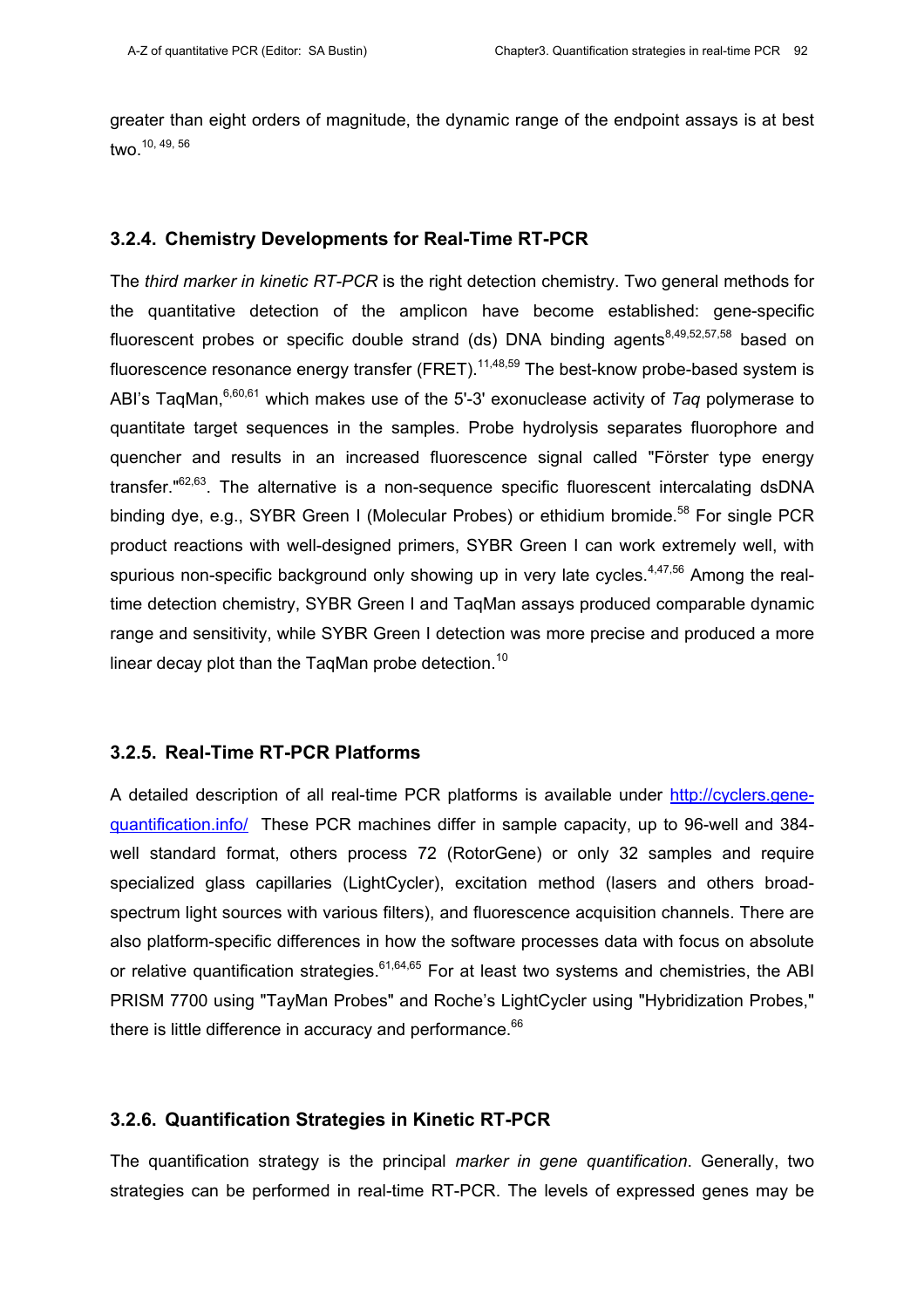measured by absolute or relative quantitative real-time RT-PCR. Absolute quantification relates the PCR signal to input copy number using a calibration curve, while relative quantification measures the relative change in mRNA expression levels. The reliability of an absolute real-time RT-PCR assay depends on the condition of "identical" amplification efficiencies for both the native target and the calibration curve in RT reaction and in following kinetic PCR. $67-69$  Relative quantification is easier to perform than absolute quantification because a calibration curve is not necessary. It is based on the expression levels of a target gene versus a housekeeping gene (reference or control gene) and in theory is adequate for most purposes to investigate physiological changes in gene expression levels.<sup>61,64</sup> The units used to express relative quantities are irrelevant, and the relative quantities can be compared across multiple real-time RT-PCR experiments.<sup>1</sup>

#### **3.2.6.1. Absolute Quantification**

Calibration curves are highly reproducible and allow the generation of highly specific, sensitive and reproducible data. $3,4,47,54,56$  However, the external calibration curve model has to be thoroughly validated as the accuracy of absolute quantification in real-time RT-PCR depends entirely on the accuracy of the standards. Standard design, production, determination of the exact standard concentration, and stability over long storage time is not straightforward and can be problematic. The dynamic range of the performed calibration curve can be up to nine orders of magnitude from  $< 10<sup>1</sup>$  to > 10<sup>10</sup> start molecules, depending on the applied standard material. $4,56,71$  The calibration curves used in absolute quantification can be based on known concentrations of DNA standard molecules, e.g., recombinant plasmid DNA (recDNA), genomic DNA, RT-PCR product, and commercially synthesized big oligonucleotide.<sup>3,4,49,54,58,71</sup> Stability and reproducibility in kinetic RT-PCR depends on the type of standard used and depends strongly on "good laboratory practice." Cloned recDNA and genomic DNA are very stable and generate highly reproducible standard curves even after a long storage time, in comparison to freshly synthesized DNA. Furthermore, the longer templates derived from recDNA and genomic DNA mimic the average native mRNA length of about 2 kb better than shorter templates derived from RT-PCR product or oligonucleotides. They are more resistant against unspecific cleavage and proofreading activity of polymerase during reaction setup and in kinetic PCR (own unpublished results). One advantage of the shorter templates and commercially available templates is an accurate knowledge of its concentration and length. A second advantage is that their use avoids the very time consuming process of having to produce standard material: standard synthesis, purification, cloning, transformation, plasmid preparation, linearization, verification, and exact determination of standard concentration.<sup>4,47,49,56</sup>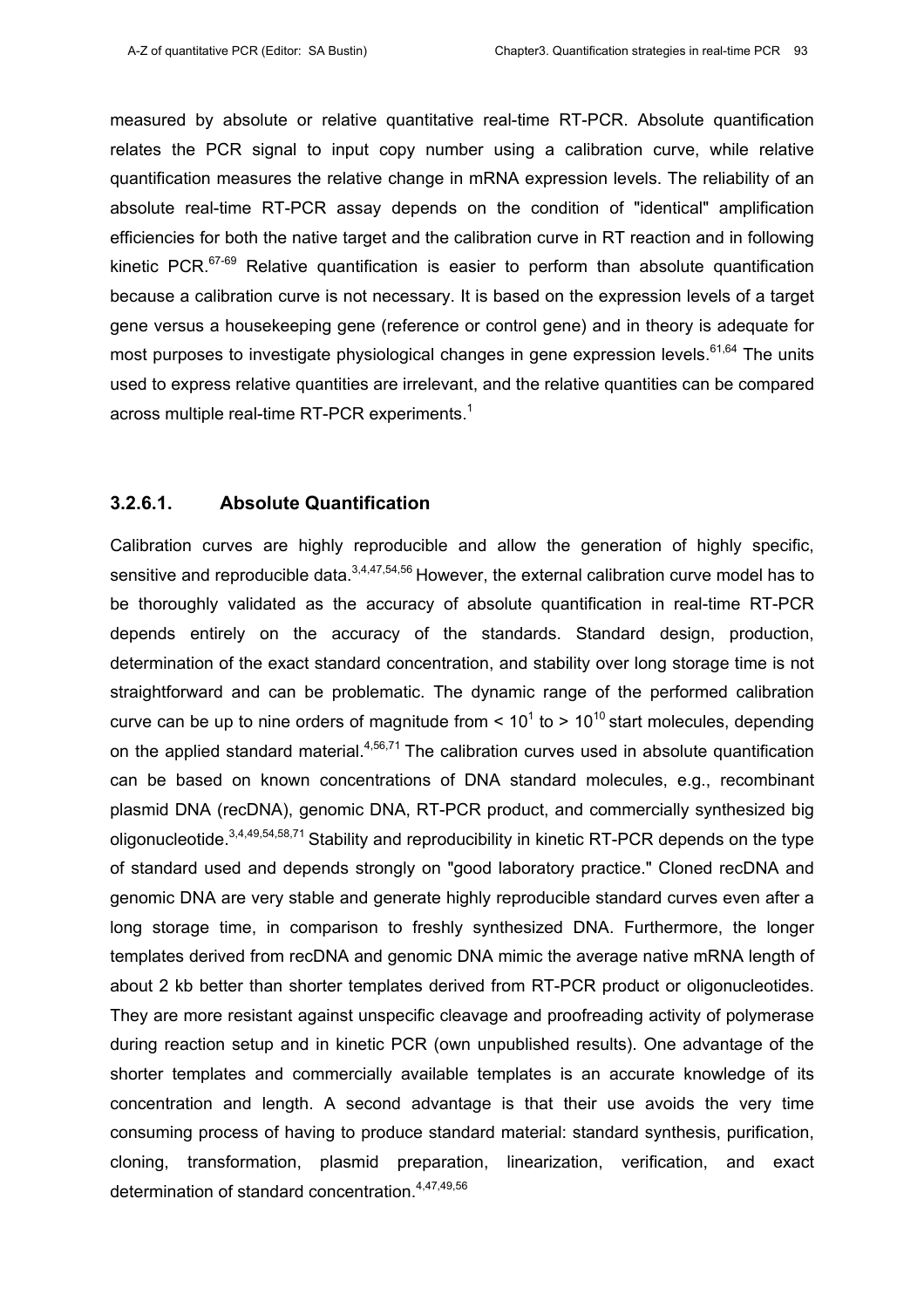A problem with DNA-based calibration curves is that they are subject to the PCR step only, unlike the unknown mRNA samples that must first be reverse transcribed. This increases the potential for variability of the RT-PCR results and the amplification results may not be strictly comparable with the results from the unknown samples. However, the problem of the sensitivity of the RT-PCR to small variations in the reaction setup is always lurking in the background as a potential drawback to this simple procedure. Therefore, quantification with external standards requires careful optimization of its precision (replicates in the same kinetic PCR run – intra-assay variation) and reproducibility (replicates in separate kinetic PCR runs – inter-assay variation) in order to understand the limitations within the given application.4,54,56

A recombinant RNA (recRNA) standard that was synthesized *in vitro* from a cloned RT-PCR fragment in plasmid DNA is one option.  $4,7,47,56,72$  However, identical RT efficiency, as well as real-time PCR amplification efficiencies for calibration curve and target cDNA must be tested and confirmed if the recRNA is to provide a valid standard for mRNA quantification. $4$  This is because only the specific recRNA molecules are present during RT and the kinetics of cDNA synthesis are not like those in native RNA (the unknown sample) that also contain a high percentage of natural occurring subfractions, e.g., ribosomal RNA ( $rRNA$ ,  $\sim$  80%) and transfer RNA (tRNA, 10-15%). These missing RNA subfractions can influence the cDNA synthesis rate and in consequence RT efficiency rises and calibration curves are then overestimated in gene quantification.<sup>36,73</sup> To compensate for background effects and mimic a natural RNA distribution like in native total RNA, total RNA isolated from bacterial or insect cell lines can be used. Alternatively commercially available RNA sources can be used as RNA background, e.g., poly-A RNA or tRNA, but they do not represent a native RNA distribution over all RNA subspecies. $4$  Earlier results suggest, that a minimum of RNA background is generally needed and that it enhances RT synthesis efficiency rate. Low concentrations of recRNA used in calibration curves should always be buffered with background or carrier RNA; otherwise the low amounts can be degraded easily by RNAses. Very high background concentrations had a more significant suppression effect in RT synthesis rate and in later real-time PCR efficiency.<sup>4</sup>

No matter how accurately the concentration of the standard material is known, the final result is always reported relatively compared to a defined unit of interest, e.g., copies per defined ng of total RNA, copies per genome (6.4 pg DNA), copies per cell, copies per gram of tissue, copies per ml blood, etc. If absolute changes in copy number are important, then the denominator still must be shown to be absolute stable across the comparison. This accuracy may only be needed in screening experiments (amount of microorganism in food), to measure the percentage of GMO (genetic modified organism) in food, to measure the viral load or bacterial load in immunology and microbiology. The quality of your gene quantification data cannot be better than the quality of the denominator. Any variation in the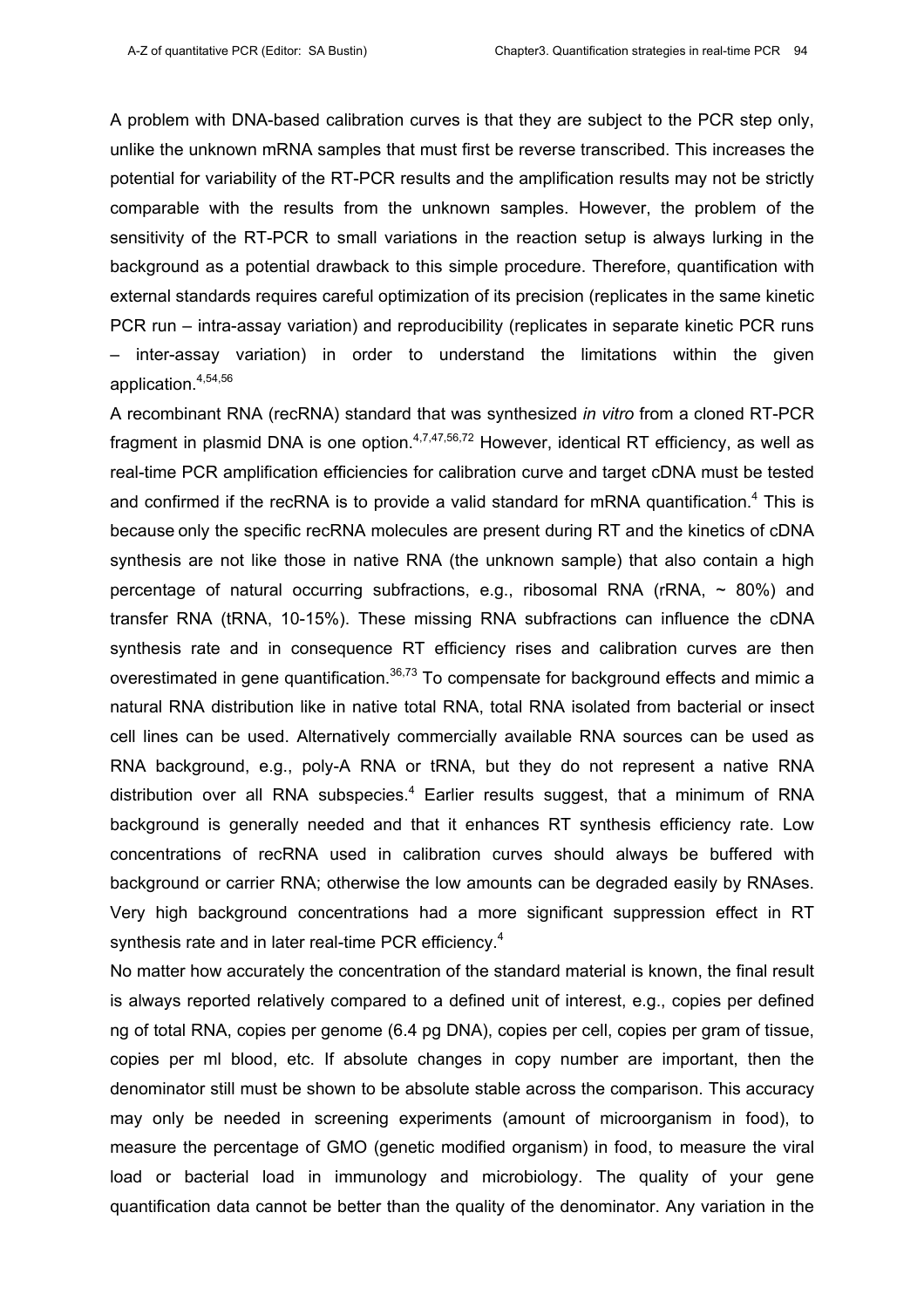denominator will obscure real changes, produce artificial changes, and wrong quantification results. Careful use of controls is critical to demonstrate that your choice of denominator was a wise one.<sup>49</sup> Under certain circumstances, absolute quantification models can also be normalized using suitable and unregulated references or housekeeping genes (see Section 3.4 *Normalization*).

## **3.2.6.2. Relative Quantification**

Relative quantification determines the changes in steady-state mRNA levels of a gene across multiple samples and expresses it relative to the levels of an internal control RNA. This reference gene is often a housekeeping gene and can be co-amplified in the same tube in a multiplex assay or can be amplified in a separate tube.<sup>56,59</sup> Therefore, relative quantification does not require standards with known concentrations and the reference can be any transcript, as long as its sequence is known.<sup>29</sup> Relative quantification is based on the expression levels of a target gene versus a reference gene and in many experiments is adequate for investigating physiological changes in gene expression levels. To calculate the expression of a target gene in relation to an adequate reference gene various mathematical models are established. Calculations are based on the comparison of the distinct cycle determined by various methods, e.g., crossing points (CP) and threshold values ( $C_t$ ) at a constant level of fluorescence; or CP acquisition according to established mathematic algorithm.<sup>50,51,69</sup> To date, several mathematical models that determine the relative expression ratio have been developed. Two types of relative quantification models are available and published: (1) without efficiency correction (see Eqs.  $3.1$ - $3.2$ ).<sup>11,61,70</sup>



(3.2)

and (2) with kinetic PCR efficiency correction (Eqs. 3.3-3.6).<sup>50,51,68,69,74-78</sup> Further, the available models allow for the determination of single transcription difference between one control and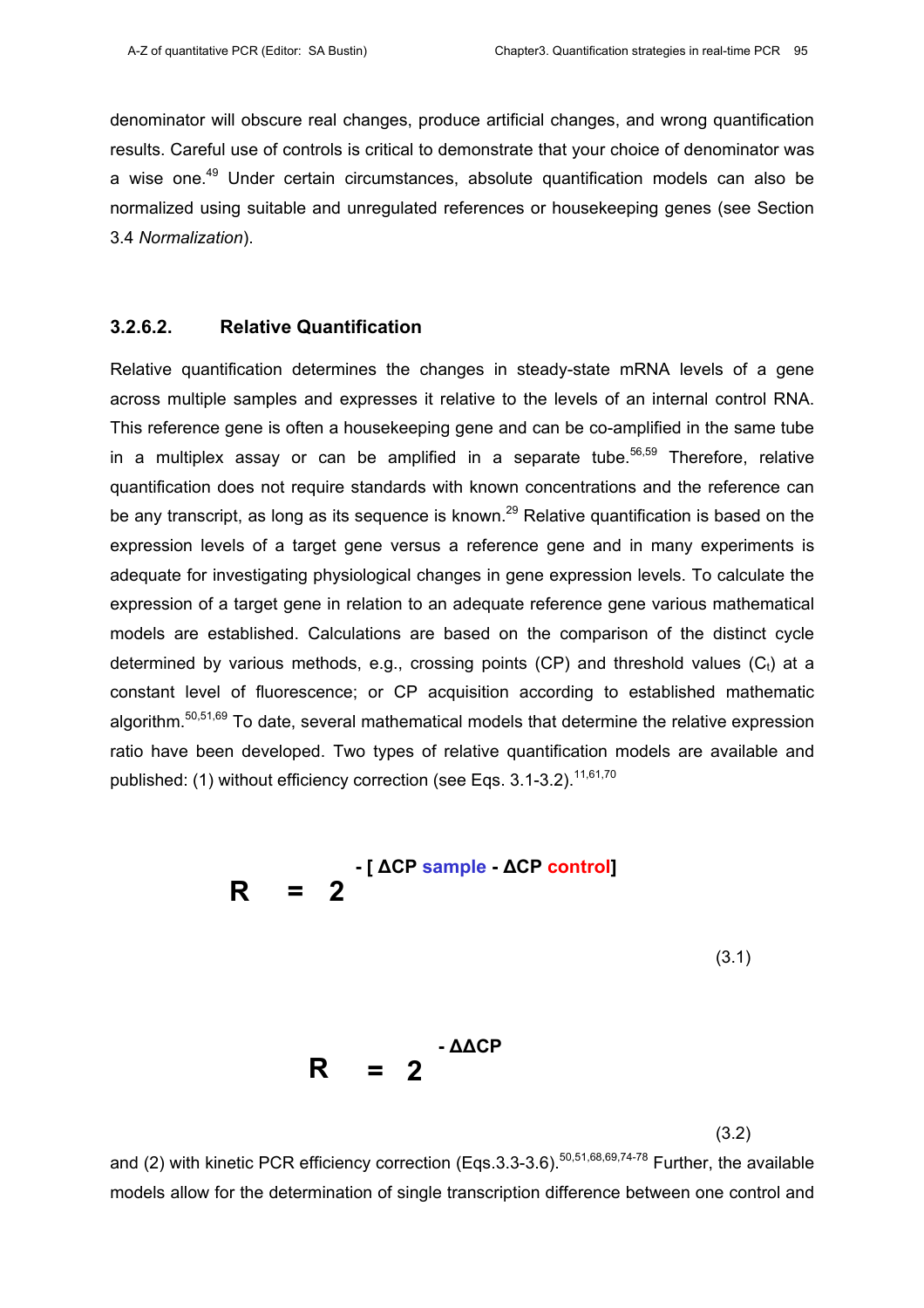one sample, assayed in triplicates (n = 1/3), e.g., LightCycler Relative Quantification Software<sup>65</sup> or Q-Gene<sup>79</sup> or for a group-wise comparison for more samples (up to 100), e.g., REST and REST-XL.<sup>69</sup> The relative expression ratio of a target gene is computed, based on its real-time PCR efficiencies (E) or a static efficiency of 2, and the crossing point (CP) difference ( $\Delta$ ) of one unknown sample (treatment) versus one control ( $\Delta CP$  control - treatment). Using REST and REST-XL, the relative calculation procedure is based on the MEAN CP of the experimental groups (Eq. 3.4) http://REST.gene-quantification.info/

$$
ratio = \frac{(E_{target})^{\Delta CP_{target} (control-sample)}}{(E_{ref})^{\Delta CP_{ref} (control-sample)}}
$$
\n
$$
ratio = \frac{(E_{target})^{\Delta CP_{target} (MEAN control - MEAN sample)}}{(E_{ref})^{\Delta CP_{ref} (MEAN control - MEAN sample)}}
$$
\n(3.3)

(3.4)

In these models the target-gene expression is normalized by a non-regulated reference gene expression, e.g., derived from classical and frequently described housekeeping genes.<sup>11,39-</sup>  $41,43$  The crucial problem in this relative approach is that the most common reference-gene transcripts from so-called housekeeping genes, whose mRNA expression can be regulated and whose levels vary significantly with treatment or between individuals. $43,80-83$  However, relative quantification can generate useful and biologically relevant information when used appropriately.

$$
ratio = \frac{(E_{ref})^{CP_{sample}}}{(E_{target})^{CP_{sample}}} \div \frac{(E_{ref})^{CP_{calibration}}}{(E_{target})^{CP_{calibration}}}
$$
(3.5)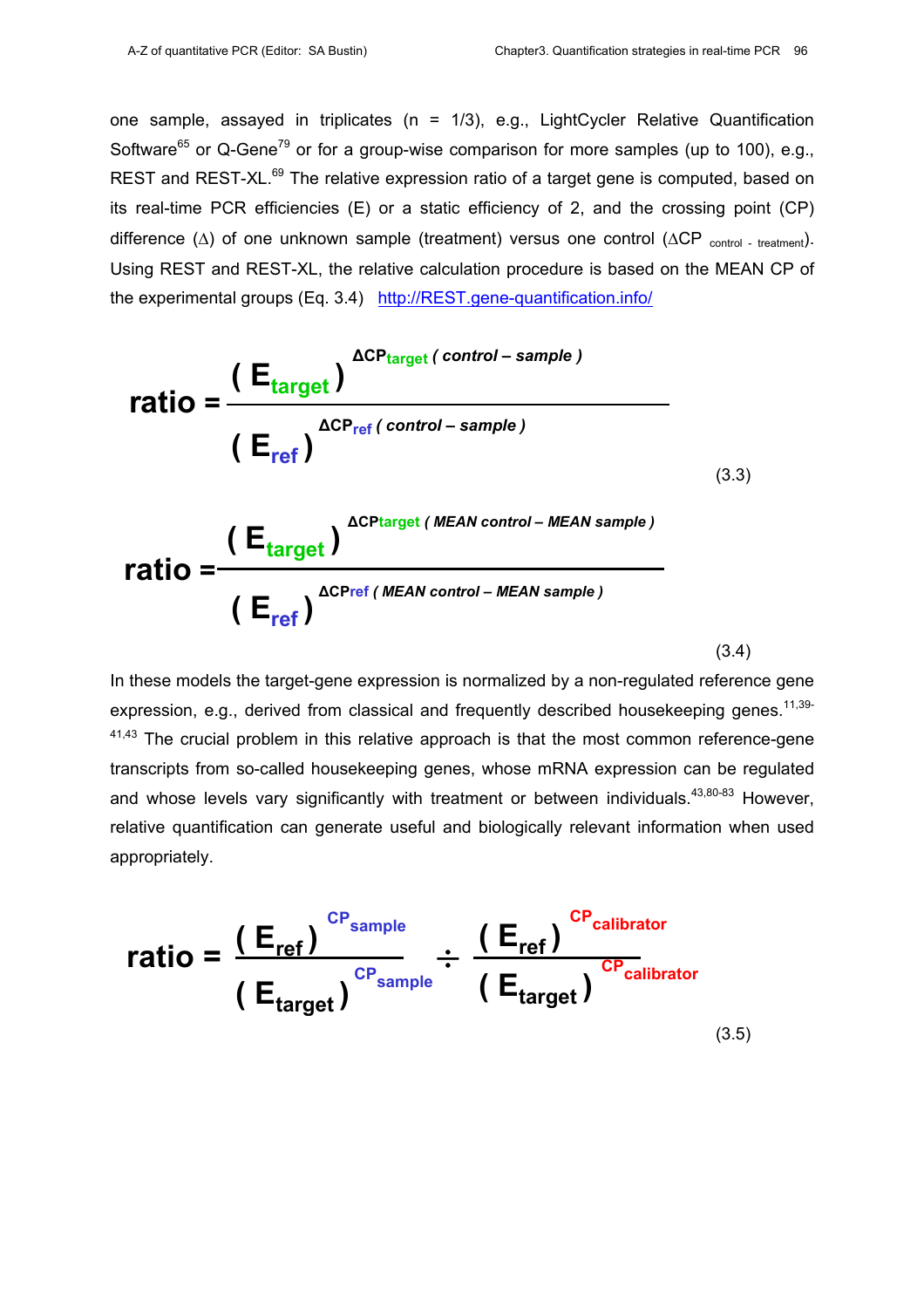$$
ratio = \frac{conc_{(target\ sample)} / conc_{(ref\ sample)} * MF}{conc_{(target\ cal.)} / conc_{(ref\ cal.)} * CF}
$$
(3.6)

#### **3.2.7. Advantages and Disadvantages of External Standards**

External standard quantification is the method of choice for the nucleic acid quantification, independent of any hardware platform used. The specificity, sensitivity, linearity, and reproducibility allow for the absolute and accurate quantification of molecules even in tissues with low mRNA abundance (< 100 molecules/reaction setup) and detection down to a few molecules (< 10 molecules/reaction setup).  $4,12,56,71$  The dynamic range of an optimal validated and optimized external standardized real-time RT-PCR assay can accurately detect target mRNA up to nine orders of magnitude or a billion-fold range with high assay linearity (correlation coefficient;  $r > 0.99$ ).<sup>4,12,49,56,84</sup> In general, a mean intra-assay variation of 10-20% and a mean inter-assay variation of 15-30% on molecule basis (maximal 2-4% variability on CP basis, respectively) is realistic over the wide dynamic range.  $6,12,47,56,71,85$  At high (> 10<sup>7</sup>) and low  $($  <  $10<sup>3</sup>)$  template copy input levels the assay variability is higher than in the range between the two. $4,47,49$  At very low copy numbers, under 20 copies per tube, the random variation due to sampling error (Poisson's error law) becomes significant.<sup>49,76</sup>

A recDNA calibration curve model can quantify precisely only cDNA molecules derived from the RT step; it says nothing about the conversion to cDNA of the mRNA molecules present in the native total RNA sample. Variability in cDNA synthesis efficiency during reverse transcription must be always kept in mind. Therefore, a recRNA calibration curve model has the advantage that both RNA templates undergo parallel RT and real-time PCR steps. However, a direct comparison suggests that the recDNA quantification model shows higher sensitivity, exhibits a larger quantification range, has a higher reproducibility, and is more stable than the recRNA model.<sup>4</sup> Furthermore, recDNA external calibration curves exhibit lower variation (intra-assay variation < 0.7%; inter-assay variation < 2.6% on CP basis) than the recRNA model (< 2.7% and < 4.5%, respectively). Clearly, the RT step has a profound affect on the overall result obtained from an RT-PCR assay and more thorough consideration of RT efficiency is needed.

The main disadvantage of external standards is the lack of internal control for RT and PCR inhibitors. All quantitative PCR methods assume that the target and the sample amplify with similar efficiency. $61,70$  The risk with external standards is that some of the unknown samples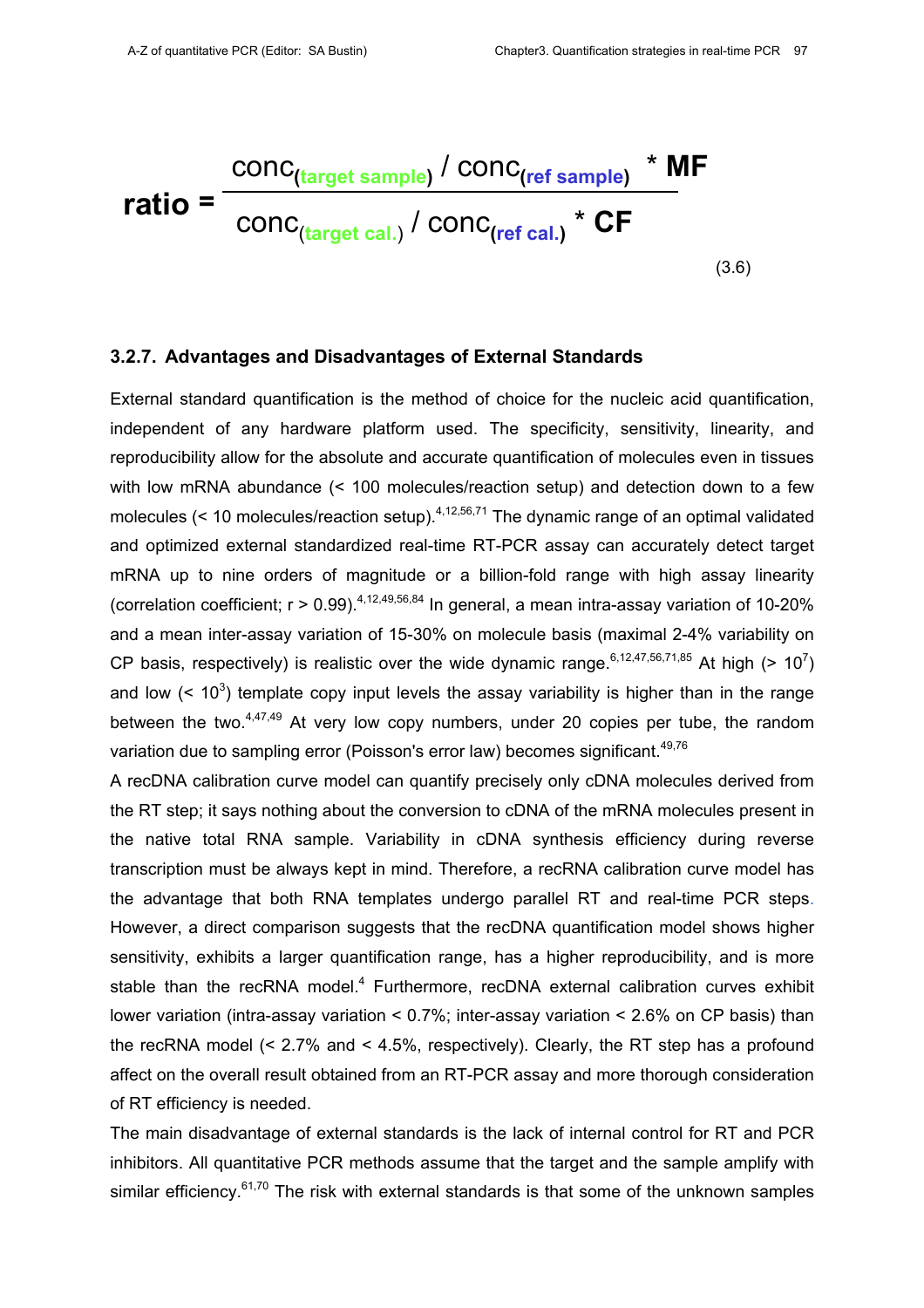may contain substances that significantly reduce the efficiency of the PCR reaction in the unknown samples. As discussed, sporadic RT and PCR inhibitors or different RNA/cDNA distributions can occur. A dilution series can be run on the unknown samples and the inhibitory factors can often be diluted out, causing a non-linear standard curve.<sup>49,58,68,69</sup>

Real-time assays using SYBR Green I can easily reveal the presence of primer dimers, which are the product of nonspecific annealing and primer elongation events.<sup>58</sup> These events take place as soon as PCR reagents are combined. During PCR, formation of primer dimers competes with formation of specific PCR product, leading to reduced amplification efficiency and a less successful specific RT-PCR product.<sup>86</sup> To distinguish primer dimers from the specific amplicon a melting curve analysis can be performed in all available quantification software.<sup>61,64,65</sup> The pure and homogeneous RT-PCR products produce a single, sharply defined melting curve with a narrow peak. In contrast, the primer dimers melt at relatively low temperatures and have broader peaks. $87$  To avoid primer dimer formation, an intensive primer optimization is needed, by testing multiple primer pair using cross-wise combinations.<sup>51</sup> Multiple optimization strategies have been developed and are published.<sup>88-90</sup> The easiest and most effective way to get rid of any dimer structures, at least during the quantification procedure, is to add an additional  $4<sup>th</sup>$  segment to the classical three-segmented PCR procedure: 1<sup>st</sup> segment with denaturation at 95°C; 2<sup>nd</sup> segment with primer annealing at 55-65 $^{\circ}$ C; 3<sup>rd</sup> segment with elongation at 72 $^{\circ}$ C; and 4<sup>th</sup> segment with fluorescence acquisition at elevated temperatures.<sup>47,56,91</sup> The fluorescence acquisition in  $4<sup>th</sup>$  segment is performed mainly in the range of 80-87°C, eliminates the non-specific fluorescence signals derived by primer dimers or unspecific minor products, and ensures accurate quantification of the desired product. High temperature quantification keeps the background fluorescence and the "no-template control" fluorescence under 2-3% of maximal fluorescence at plateau.<sup>47,56</sup>

*"Do we need to run a calibration curve in each run?"*49 and *"Do we need a calibration curve at all?"*64,65,85 are frequently posed questions, together with *"What about the reproducibility between the runs?"* 

(http://www.idahotec.com/lightcycler\_u/lectures/quantification\_on\_lc.htm). Repeated runs of the same standard curve give minor variations of a 2-3% in the slope (real-time PCR efficiency) and about 10% in the intercept of calibration curve. Since the variation in the standard curve correlates with variation in the unknowns, a detection of a 2-fold difference over a wide range of target concentrations is possible.<sup>49</sup> The slope of the calibration curve is more reproducible than the intercept, hence only a single standard point will be required to "re-register" a previously performed calibration curve level for the new unknowns. The curve can be imported into any run, as done in the LightCycler software.<sup>64</sup> Never changing variations and 100% reproducibility are the big advantages of such a calibration curve import, but there are also disadvantages as variations of reagents, primers, and probe (sequence alterations and fluorescence intensity), day-to-day or sample-to-sample variations will not be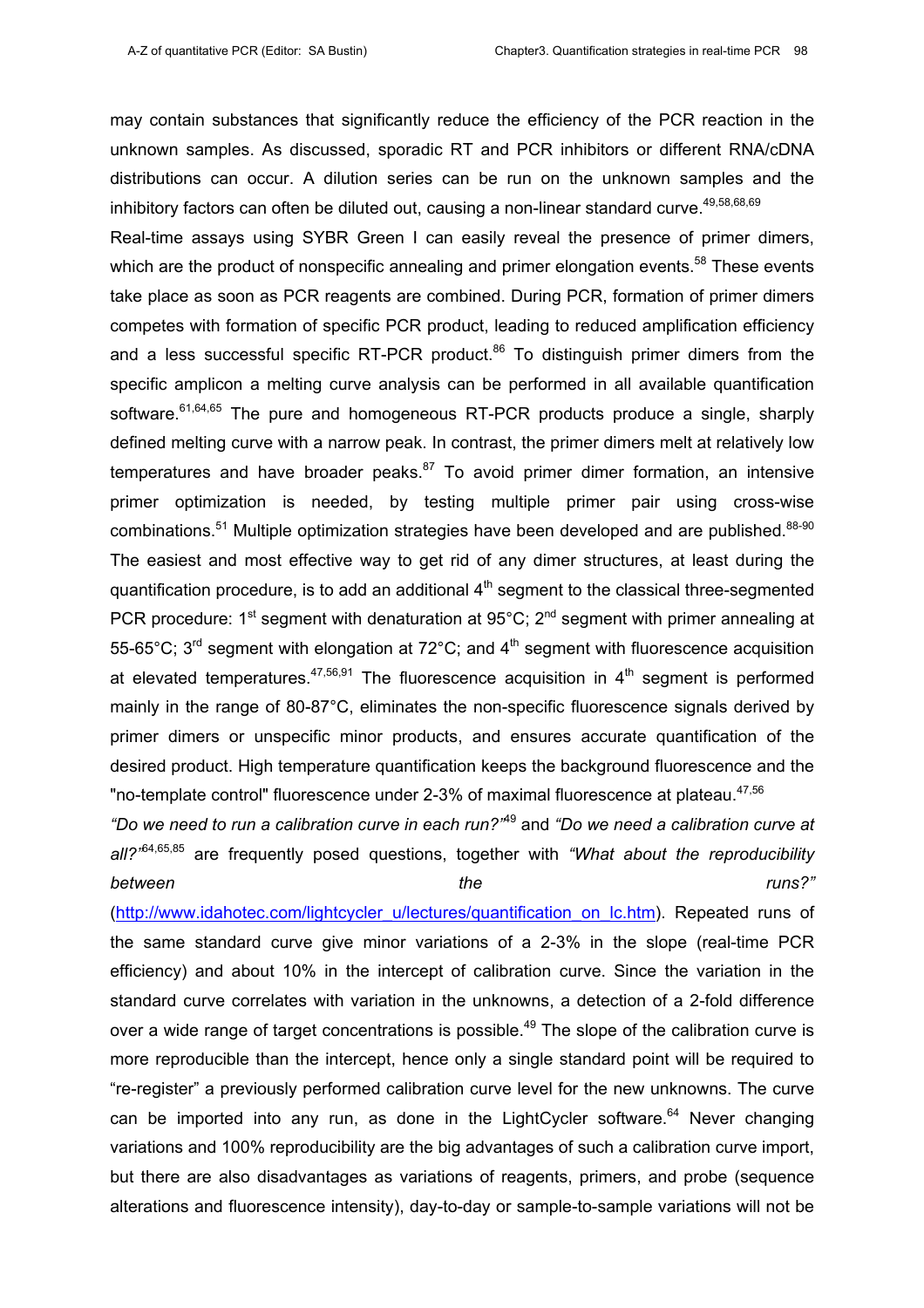covered in this "copy-and-paste" approach. Since these affect PCR efficiency, such an approach can introduce significant errors into the quantification.

#### **3.2.8. Real-Time PCR Amplification Efficiency**

Individual samples generate different and individual fluorescence histories in kinetic RT-PCR. The shapes of amplification curves differ in the steepness of any fluorescence increase and in the absolute fluorescence levels at plateau depending on background fluorescence levels. The PCR efficiency has a major impact on the fluorescence history and the accuracy of the calculated expression result and is critically influenced by PCR reaction components. Efficiency evaluation is an *essential marker in real-time gene quantification procedure.*45,49- 51,77,78 Constant amplification efficiency in all compared samples is one important criterion for reliable comparison between samples. This becomes crucially important when analyzing the relationship between an unknown sequence and a standard sequence, which is performed in all relative quantification models. In experimental designs employing standardization with housekeeping genes, the demand for invariable amplification efficiency between target and standard is often ignored, despite the fact that corrections have been suggested.<sup>68,69,77,78</sup> A correction for efficiency, as performed in efficiency corrected mathematical models (Eq. 3.3 – 3.6), is strongly recommended and results in a more reliable estimation of the "real expression ratio" compared to NO-efficiency correction. Small efficiency differences between target and reference gene generate false expression ratio, and the researcher over- or under-estimates the "real" initial mRNA amount. Difference in PCR efficiency (∆E) of 3% (∆E = 0.03) between target gene and reference gene generate a falsely calculated differences in expression ratio of 47% in case of  $E_{\text{tare}t} < E_{\text{ref}}$  and 209% in case of  $E_{\text{tare}t} > E_{\text{ref}}$  after 25 performed cycles. This gap will increase dramatically by higher efficiency differences ∆E = 0.05 (28% and 338%, respectively) and  $\Delta E = 0.10$  (7.2% and 1083%, respectively) and higher cycle number performed.<sup>49,69</sup> Therefore efficiency corrected quantification corrections should be included in the automation and calculation procedure in relative quantification models.

The assessment of the exact amplification efficiencies of target and reference genes must be carried out before any calculation of the normalized gene expression is done. LightCycler Relative Expression Software, $65$  Q-Gene, $79$  REST, and REST-XL software applications $69$ allow the evaluation of amplification efficiency plots. A separate determination of real-time PCR efficiency in triplets for every tissue and each performed transcript is necessary.<sup>64,68,69,79</sup> Different tissues exhibit different PCR efficiencies, caused by RT inhibitors, PCR inhibitors, and by variations in the total RNA fraction pattern extracted. Several methods are described in the literature to calculate real-time PCR efficiency http://efficiency.gene-quantification.info/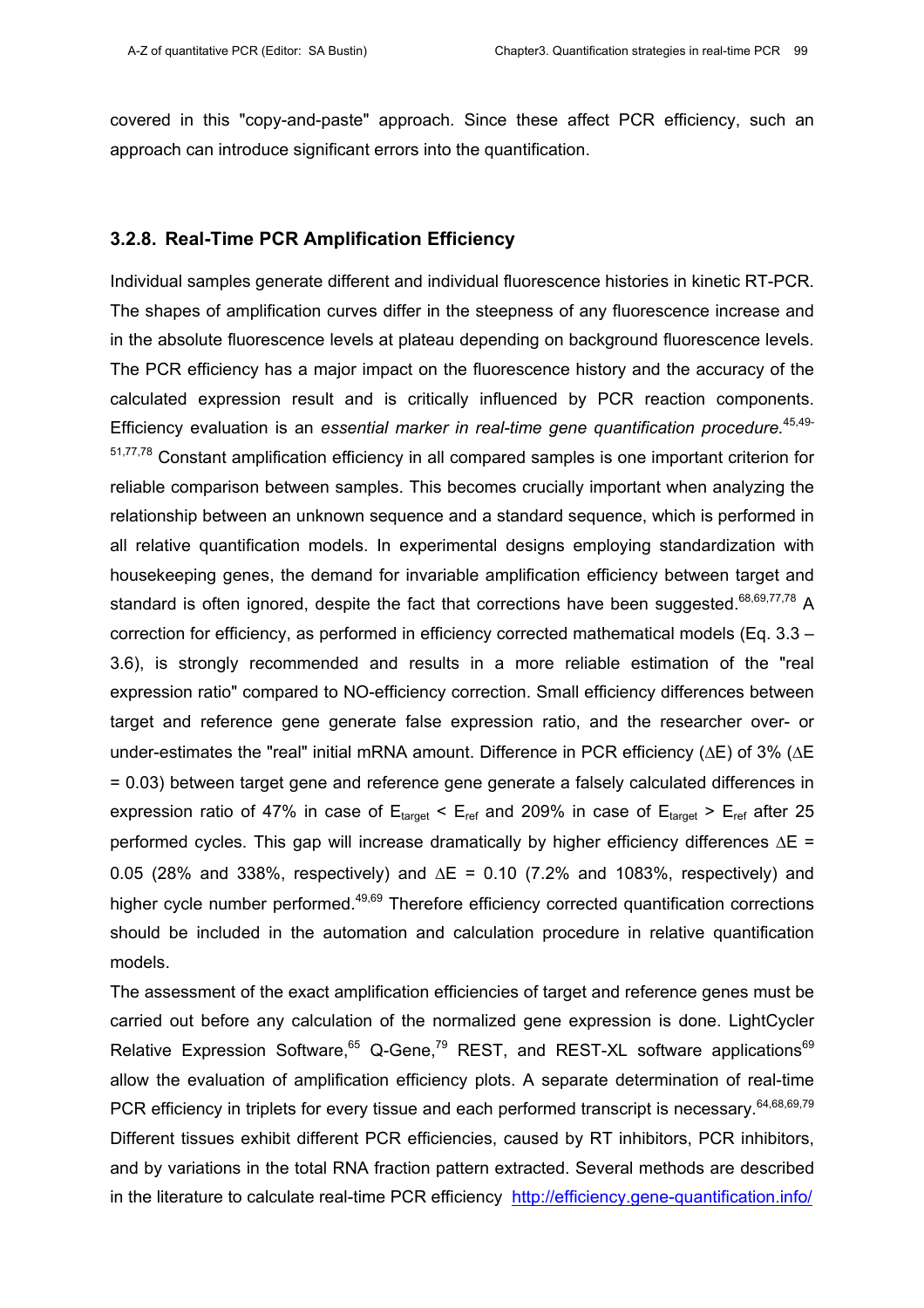- A) Efficiency calculation from the slopes of the calibration curve according to the equation:  $E = 10$  <sup>[-1/slope]</sup>, as described earlier.<sup>5,49,61</sup> Determination of efficiency should be evaluated in a pool of all starting RNAs to accumulate all possible "negative impacts" on kinetic PCR efficiency. Usually, real-time PCR efficiency vary with high linearity (r > 0.989) from  $E = 1.60$  to maximal values up to  $E = 2.10$  for cDNA input ranges from a few pg to 75 ng cDNA input.<sup>12,56,69,71</sup> Typically, the relationship between CP and the logarithm of the starting copy number of the target sequence should remain linear for up to five orders of magnitude in the calibration curve as well as in the native sample RNA.<sup>79</sup> This calculation method results, in some cases, in efficiencies higher than (E > 2.0), which is practically impossible in the PCR amplification theory. But as shown in given results they are highly reproducible and constant within one transcript and tissue.<sup>68,71</sup> This probably indicates that this efficiency calculation method is not optimal and *overestimates* the "real efficiency."
- B) Efficiency calculation from the fluorescence increase in  $3<sup>rd</sup>$  linear phase of each logarithmic fluorescence history plot. The investigator has to decide which cycle number to include in the analysis and plot a linear regression (similarly to the *Fit Point Method* regression) where the slope of the regression line represents the PCR efficiency. Here efficiencies between  $E = 1.35$  and  $E = 1.60$  are realistic and differ dramatically from the results above.<sup>47,92</sup> This efficiency calculation method might *underestimate* the "real efficiency," because data evaluation is made in linear phase near the plateau where reaction trend to get restrictive.<sup>46</sup>
- C) Efficiency calculation on the basis of all fluorescence data points (starting at cycle  $1<sup>st</sup>$ up to the last cycle), according to a sigmoidal or logistic curve fit model. The advantage of such model is that all data points will be included in the calculation process. No background subtraction is necessary.  $45,50,51,77,78$  Slope value is "nearly" identical to method B and only measured at the point of inflexion at absolute maximum fluorescence increase  $(1.35 \le E \le 1.60)$ . But the derived slope parameters generated by the sigmoidal or logistic models are not directly comparable with the "real PCR efficiency." This method is easy to perform and a good estimator for the maximum curve slope with high correlation coefficient ( $r > 0.99$ ) and level of significance ( $p <$ 0.001).45,50,51,77,78
- D) Efficiency calculation from the fluorescence increase only in the  $2<sup>nd</sup>$  real exponential phase, according to a polynomial curve fit, as described earlier  $Y_n = Y_0$  (E)<sup>n</sup>, where  $Y_n$ is fluorescence acquired at cycle n, and  $Y_0$  initial fluorescence, so-called ground fluorescence.45,74,92-94 This phase around the *"Second Derivate Maximum"* exhibit a real exponential amplification behavior. $45$  Here in the exponential part of the PCR reaction, kinetic is still under "full power" with no restrictions.<sup>46</sup> In this method the calculation is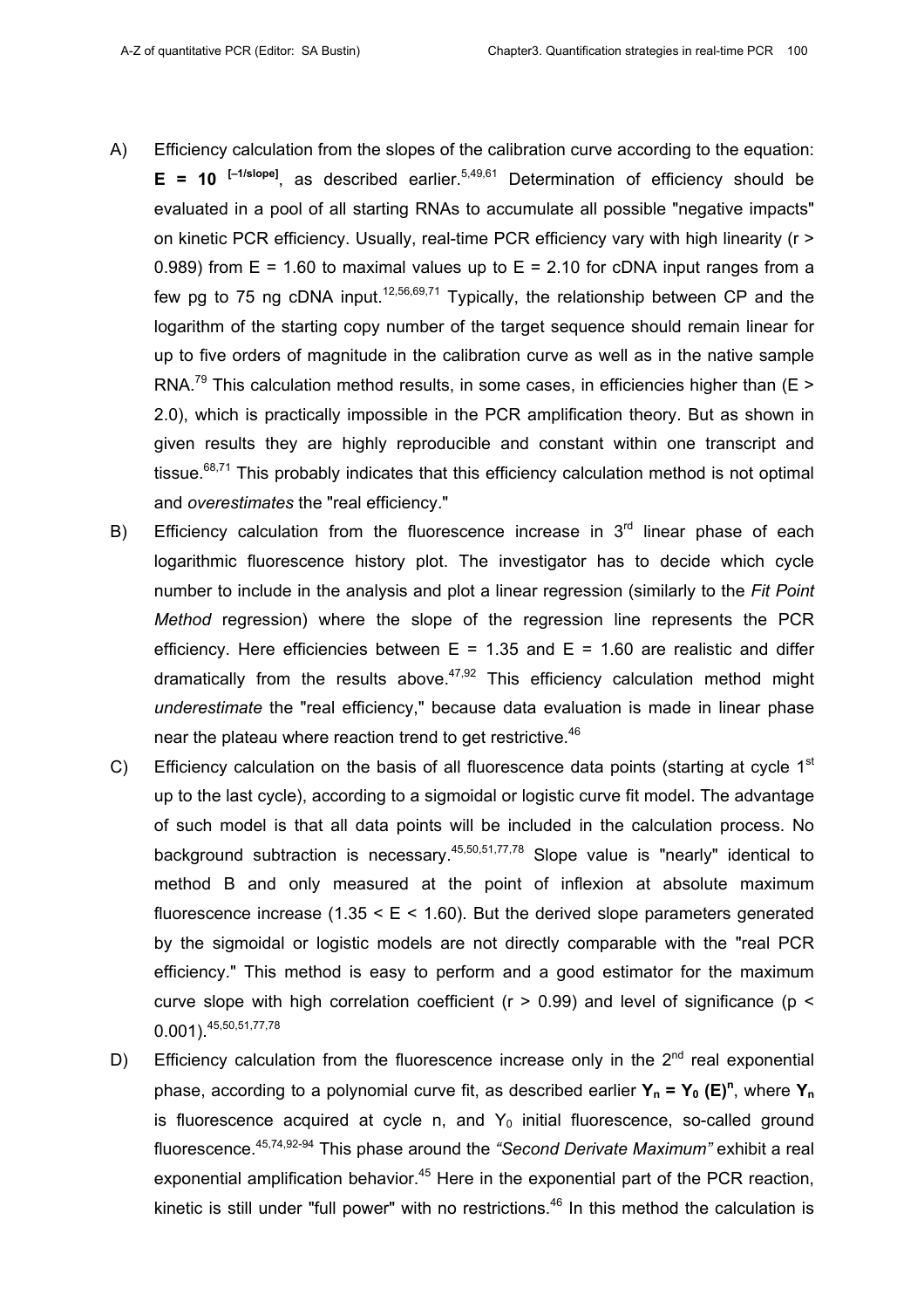performed on each reaction kinetic plot and the amplification efficiency can be determined exactly. They range from  $E = 1.75$  to  $E = 1.90$ , hence are between the other methods.

Which efficiency calculation method is "the right one" and which one shows the realistic realtime PCR kinetic and thereby is highly reproducible, has to be evaluated in further experiments.

## **3.2.9. Data Evaluation**

*The next marker in gene quantification* using real-time RT-PCR is the data evaluation. The calculation unit in real-time PCR is a sample specific and characteristic crossing points (CP). For CP determination various fluorescence acquisition methodologies are possible. The *"Fit Point Method"* and *"Threshold Cycle Method"* measure the CP at a constant fluorescence level.5,7,61,64,74 These constant threshold methods assume that all samples have the same cDNA concentration at the threshold fluorescence. Measuring the level of background fluorescence can be a challenge in real-time PCR reactions with significant background fluorescence variations caused by drift-ups and drift-downs over the course of the reaction. Averaging over a drifting background will give an overestimation of variance and thus increase the threshold level. $61,49$  The threshold level can be calculated by fitting the intersecting line upon the ten-times value of ground fluorescence standard deviation. This acquisition mode can be easily automated and is very robust.<sup>61</sup> In the "Fit Point Method" the user has discard the uninformative background points, exclude the plateau values by entering the number of log-linear points, and then fits a log-line to the linear portion of the amplification curves. These log lines are extrapolated back to a common threshold line and the intersection of the two lines provides the CP value. The strength of this method is that it is extremely robust. The weakness is that it is not easily automated and so requires a lot of user interaction.49,64 *"Fit Point Method"* or *"Threshold Cycle Method"* can be used on all available platforms with different evaluation of background variability.

The problems of defining a constant background for all samples within one run, sample-tosample differences in variance and absolute fluorescence values lead to develop a new acquisition modus according to mathematical algorithms. In the LightCycler software the *"Second Derivative Maximum Method"* is performed where CP is automatically identified and measured at the maximum acceleration of fluorescence.<sup>49,64</sup> The kinetic fluorescence histories of individual curves are different. They show individual background variability (1<sup>st</sup> phase), exponential and linear growth of fluorescence  $(2^{nd}$  and  $3^{rd}$  phase), and finally reaction-specific plateau values  $(4<sup>th</sup>$  phase). The amplification reaction and the kinetic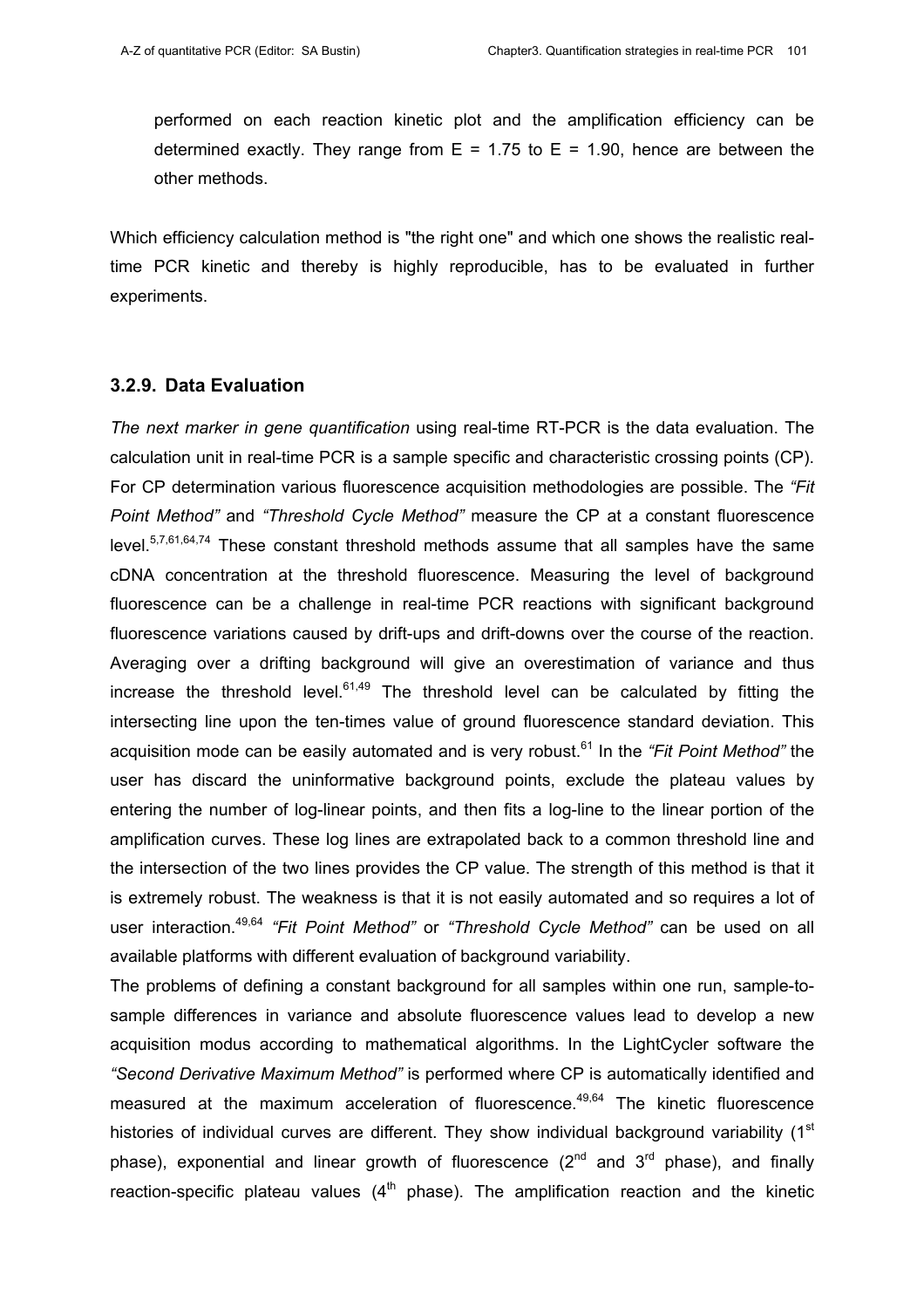fluorescence history over various cycles is obviously not a smooth and easy function. The mathematical algorithm on which the *"Second Derivative Maximum Method"* in Roche Molecular Biochemicals software is based is unpublished. But it is possible to fit sigmoidal and polynomial curve models<sup>45,50,51,77,78</sup> with high significance ( $p < 0.001$ ) and coefficient of correlation (r > 0.99), which can be differentiated, and the second-derivate maximum can be estimated.<sup>45,50,51</sup> This increase in the rate of fluorescence increase, or better called the acceleration of the fluorescence signal, slows down at the beginning of the  $3<sup>rd</sup>$  linear phase. Therefore the cycle where the second derivative is at its maximum is always between  $2^{nd}$ exponential and 3<sup>rd</sup> linear phase.<sup>45</sup>

#### **3.3. Automation of the Quantification Procedure**

Automation of quantification with any kind of calibration curve using *"Fit Point Method,""Threshold Cycle Method"* or *"Second Derivative Maximum Method"* is fully supported by the software supplied with the real-time instruments. The investigator has to input his individual settings, e.g., threshold level and noise band, import an existing standard curve, and then click for calculation of the CPs and the corresponding concentrations. However, although relative expression is performed by researchers according to several established mathematical models (Eqs.  $3.1$ - $3.6$ ),<sup>61,68-70,75,79</sup> up to now relative quantification software has been commercially available only from Roche Molecular Biochemicals *"LightCycler Relative Quantification Software"* (http://www.lightcycleronline.com/lc\_sys/soft\_ind.htm#quant). The software allows for a comparison of maximal triplets (n = 3) of a target versus a calibrator gene, both corrected via a reference-gene expression and calculates on the basis of the median of the performed triplets. Real-time PCR efficiency correction is possible within the software and calculated from the calibration curve slope, according to the established equation  $E = 10$  <sup>[-1/slope]</sup>, ranging from  $E = 1.0$ (minimum value) to  $E = 2.0$  (theoretical maximum and efficiency optimum). A given correction factor (CF) and a multiplication factor (MF), which are provided in the product specific applications (Eq. 3.6) by Roche Molecular Biochemicals, have to be attended in the equation calculation process.<sup>65</sup>

Importantly, until recently it was not possible to perform a reliable group-wise calculation of the relative expression ratios and a subsequent statistical comparison of the results by a statistical test with more than three repeats or more than three samples. This has changed when new software tools were established (e.g. REST and REST-XL), both Excel®-based and programmed in Visual Basic for Applications.<sup>68,69</sup> Both compare two treatment groups, with multiple data points in sample group versus control group, and calculate the relative expression ratio between them. Four target genes with up to 100 data points can be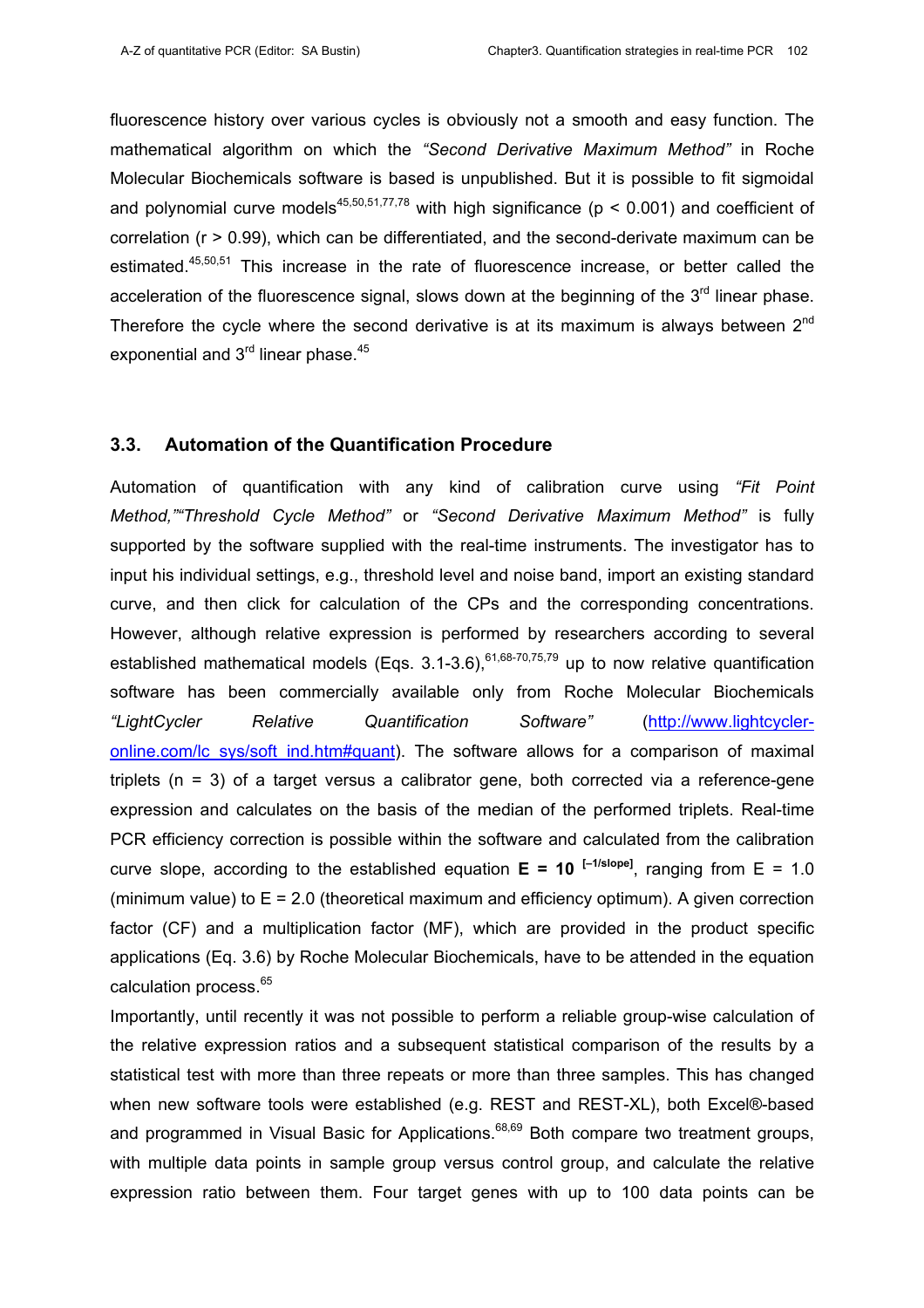calculated in REST-XL. The mathematical model used is published; $69$  it is based on the MEAN crossing point deviation between sample and control group of up to four target genes, normalized by the MEAN crossing point deviation of a reference gene (Eq. 3.4). Normalization via endogenous control can be performed according to the users demand, but it is recommended to compensate intra- and inter-RT-PCR variations. $68,69,95$  Therefore the requirement for high reproducibility of RT and RT efficiency is not "that important" anymore. cDNA input concentration variation of  $\pm$ 3-fold was evaluated to mimic these huge RT variations and resulted in no significant changes of relative expression ratio.<sup>69</sup> Specific amplification efficiencies of four target-gene genes can be estimated and included in the correction of the quantification ratio. If no real-time PCR efficiency assessment is performed, REST assumes an optimal efficiency of  $E = 2.0$ . The big advantage of the software tool is the subsequent statistical test. REST tests the group differences for significance with a newly developed randomization test - *Pair-Wise Fixed Reallocation Randomization Test©*. Variation depends only on CP variation of the investigated transcripts and remains stable between 3% and  $12\%$ .  $69$ 

Nevertheless, successful application of real-time RT-PCR and REST depends on a clear understanding of the practical problems. Therefore a coherent experimental design, application, and validation of the individual real-time RT-PCR assay remains essential for accurate and fully quantitative measurement of mRNA transcripts http://REST.genequantification.info/

Recently a second software tool, named Q-Gene, was developed.<sup>79</sup> Q-Gene manages and expedites the planning, performance, and evaluation of quantitative real-time PCR experiments, as well as the mathematical and statistical analysis, storage, and graphical presentation of the data. An efficiency correction is possible. The Q-Gene software application is a tool to cope with complex quantitative real-time PCR experiments at a highthroughput scale (96-well and 384-well format) and considerably expedites and rationalizes the experimental setup, data analysis, and data management while ensuring highest reproducibility (http://www.biotechniques.com/softlib/qqene.html).

## **3.4. Normalization**

Data normalization in real-time RT-PCR is a further *major marker in gene quantification analysis*. The reliability of any relative RT-PCR experiment can be improved by including an invariant endogenous control in the assay to correct for sample-to-sample variations in RT-PCR efficiency and errors in sample quantification. A biologically meaningful reporting of target mRNA copy numbers requires accurate and relevant normalization to some standard and is strongly recommended in kinetic RT-PCR.<sup>28,29,68-70</sup> But the quality of normalized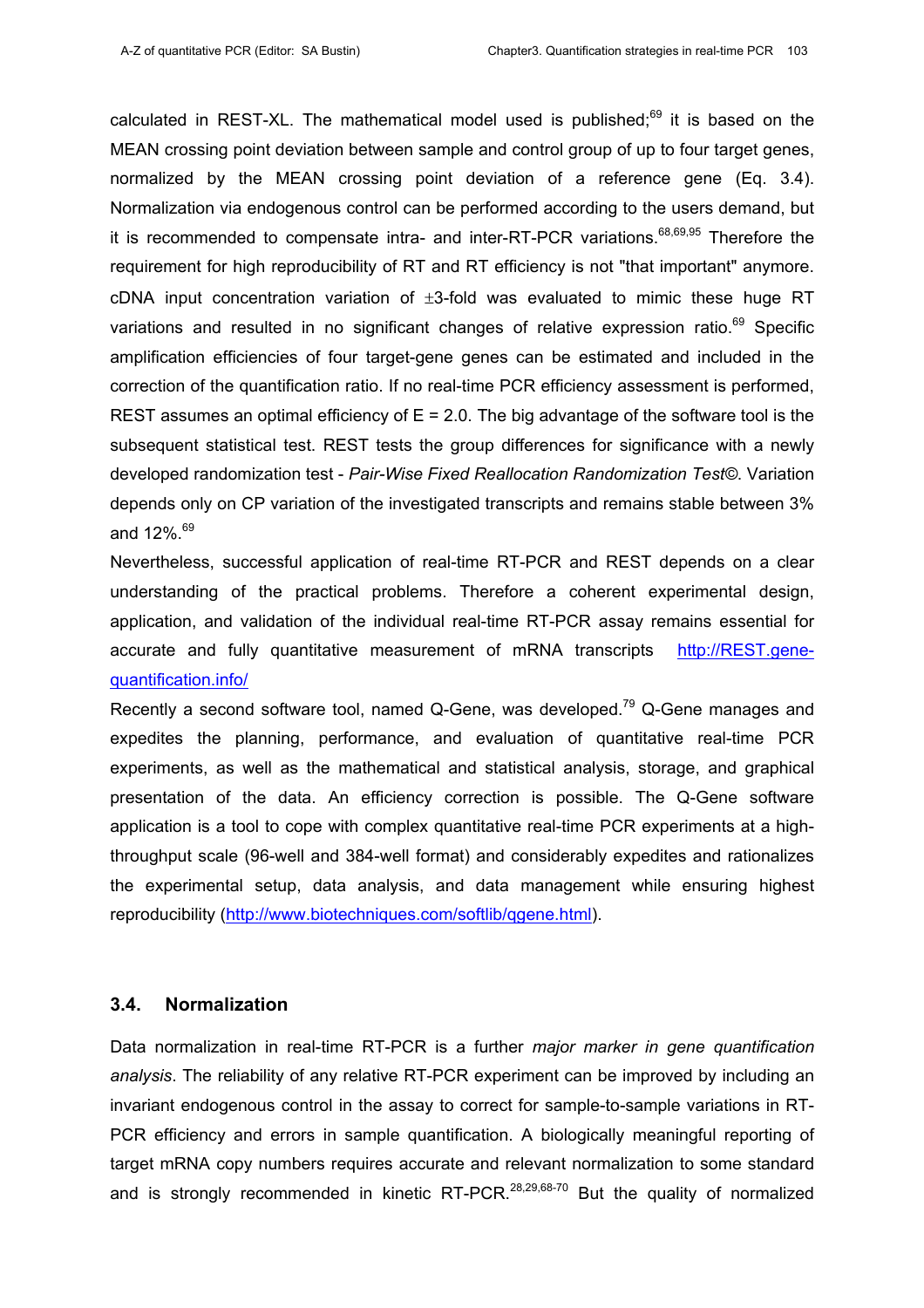quantitative expression data cannot be better than the quality of the normalizer itself. Any variation in the normalizer will obscure real changes and produce artifactual changes. $28,29$ Real-time RT-PCR-specific errors in the quantification of mRNA transcripts are easily compounded with any variation in the amount of starting material between the samples, e.g., caused by sample-to-sample variation, variation in RNA integrity, RT efficiency differences, and cDNA sample loading variation.<sup>15,31,95</sup> This is especially relevant when the samples have been obtained from different individuals, different tissues, and different time courses and will result in the misinterpretation of the derived expression profile of the target genes. Therefore, normalization of target-gene expression levels must be performed to compensate intra- and inter-kinetic RT-PCR variations (sample-to-sample and run-to-run variations).

Data normalization can be carried out against an endogenous unregulated reference gene transcript or against total cellular DNA or RNA content (molecules/g total DNA/RNA and concentrations/g total DNA/RNA). Normalization according the total cellular RNA content is increasingly used, but little is known about the total RNA content of cells or even about the mRNA concentrations. The content per cell or per gram tissue may vary in different tissues *in vivo*, in cell culture (*in vitro*), between individuals and under different experimental conditions. Nevertheless, it has been shown that normalization to total cellular RNA is the least unreliable method. $3,28,29$  It requires an accurate quantification of the isolated total RNA or mRNA fraction by optical density at 260 nm ( $OD<sub>260</sub>$ ), Agilent Bioanalyser 2100, or RiboGreen RNA Quantification Kit. Alternatively the rRNA content has been proposed as an optimal and stable basis for normalization, despite reservations concerning its expression levels, transcription by a different RNA polymerase, and possible imbalances in rRNA and mRNA fractions between different samples.<sup>29,42,80,96,97</sup>

To normalize the absolute quantification according to a single reference gene, a second set of kinetic PCR reactions has to be performed for the invariant endogenous control on all experimental samples and the relative abundance values are calculated for internal control as well as for the target gene. For each target gene sample, the relative abundance value obtained is divided by the value derived from the control sequence in the corresponding target gene. The normalized values for different samples can then be directly compared. The sets of CPs for the reference gene can be easily imported into the REST software application, according to the given equations (Eqs. 3.3-3.4). The calculation process considers them and allows for a normalization of the target genes with the reference gene.<sup>64,68,69,79</sup> Additionally, it will show whether normalization via the chosen reference is useful by showing the factor of regulation and level of significance as result of the randomization test. The investigators can decide if the reference is suitable in this experimental trial or not.

Here a central question arises: "*What is the appropriate reference gene for an experimental treatment and investigated tissue?"*3,41,42,98 Commonly used housekeeping genes, e.g.,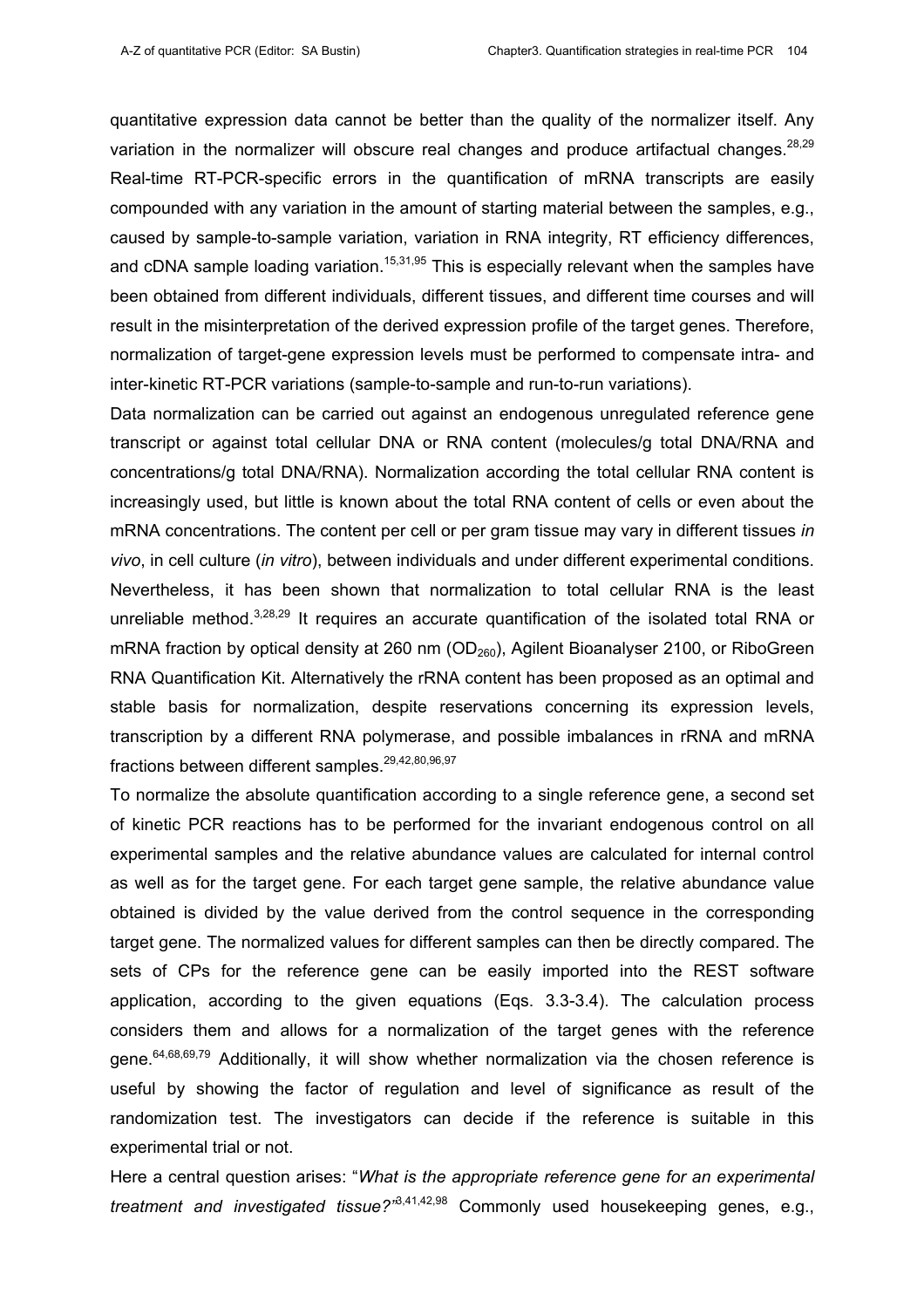GAPDH, albumin, actins, tubulins, cyclophilin, microglobulins, 18S rRNA or 28S rRNA<sup>27,39-</sup>  $42,50$  may be suitable for reference genes, since they are present in all nucleated cell types and are necessary for basic cell survival. The mRNA synthesis of housekeeping genes is considered to be stable in various tissues, even under experimental treatments. $39-41,50$ However, numerous treatments and studies have already shown that the mentioned housekeeping genes are regulated and vary under experimental conditions.<sup>42,43,80-83,99</sup> It remains up to the individual investigator to choose a reference gene that is best for reliable normalization in their particular experimental setting. In addition, the endogenous control should be expressed at roughly the same CP level as the target gene.<sup>3,28</sup> At the same CP level, reference and target experience the same condition and real-time RT-PCR kinetics with respect to polymerase activation (heat activation of polymerase), reaction inactivation, stochastic relation between target and primer concentration, and reaction end product inhibition by the generated RT-PCR product.

It cannot be emphasized enough that the choice of housekeeping or lineage specific genes is critical. For a number of commonly used reference genes processed pseudogenes have been shown to exist, e.g. -actin or GAPDH. $^{22-24}$  These pseudogenes may be responsible for specific amplification products in an mRNA-independent fashion and result in specific amplification even in the absence of intact mRNA.<sup>18-21,84</sup> It is vital to develop universal, artificial, stable, internal standard materials that can be added prior to the RNA preparation to monitor the efficiency of RT as well as the kinetic PCR respectively.<sup>29</sup> Usually more than one housekeeping genes should be tested in a multiple pair wise correlation analysis and its behavior summarized to a housekeeping gene index called *BestKeeper*© 105. According to this *BestKeeper*© index, which is based on the weighted expression of at least three housekeeping genes, a more reliable basis of normalization in relative quantification can be postulated.69,100,101 http://www.gene-quantification.de/bestkeeper.html

There is increasing appreciation of these aspects of quantitative RT-PCR and recently a software tool was established for the evaluation of housekeeping genes expression levels. *GeNorm*27 allows for an accurate normalization of real-time quantitative RT-PCR data by geometric averaging of multiple internal control genes (http://allserv.rug.ac.be/~jvdesomp/genorm/). The *geNorm* VBA applet for Microsoft Excel determines the most stable housekeeping genes from a set of ten tested genes in a given cDNA sample panel, and calculates a gene expression normalization factor for each tissue sample based on the geometric mean of a user defined number of housekeeping genes. The normalization strategy used in *geNorm* is a prerequisite for accurate kinetic RT-PCR expression profiling, which opens up the possibility of studying the biological relevance of small expression differences.<sup>27</sup>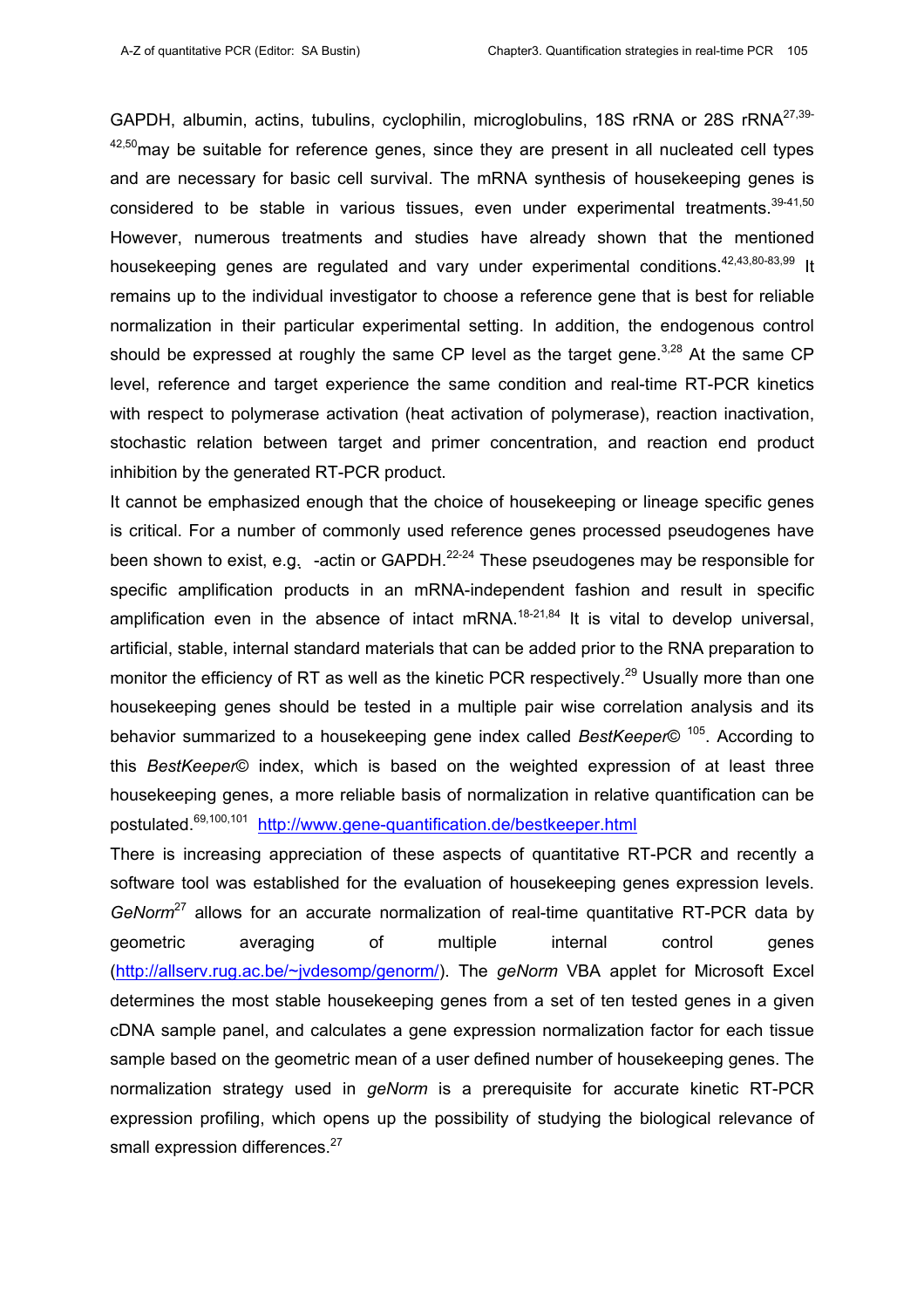#### **3.5. Statistical Comparison**

Bio-informatics and bio-statistics on real-time RT-PCR experiment data is a *new subject and a new challenge in gene quantification analysis*. This is because the coordination of the experiments and the efficient management of the collected data has become an additional major hurdle for kinetic RT-PCR experiments. The main challenge remains the evaluation and the mathematical and statistical analysis of the enormous amount of data gained by this technology, as these functions are not included in the software provided by the manufacturers of the detection systems.<sup>79</sup> Normally the statistical data analysis in gene quantification, independent of block, competitive or real-time RT-PCR experiments, are all performed on the basis of classical standard parametric tests, such as analysis of variance or t-tests.<sup>102</sup> Parametric tests depend on assumptions, such as normality of distributions, whose validity is unclear. In absolute or relative quantification analysis, where the quantities of interest are derived from ratios and variances can be high, normal distributions might not be expected, and it is unclear how a parametric test could best be constructed.<sup>69</sup>

Only two free available software packages support statistical analysis of expression results: Q-Gene79 and REST.69 The *Q-Gene Statistics Add-In* is a collection of several VBA programs for the rapid and menu-guided performance of frequently used parametric and nonparametric statistical tests. To assess the level of significance between any two groups expression values, it is possible to perform a paired or an unpaired Student's test, a Mann-Whitney Utest, or Wilcoxon signed-rank test.<sup>102</sup> In addition, the Pearson's correlation analysis can be applied between two matched groups of expression values. Furthermore, all statistical programs calculate the mean values of both groups analyzed and their difference in percent.79

Permutation or randomization tests are a useful alternative to more standard parametric tests for analyzing experimental data.<sup>103,104</sup> They have the advantage of making no distributional assumptions about the data, while remaining as powerful as conventional tests. Randomization tests are based on one we know to be true: that treatments were randomly allocated.<sup>103,104</sup> The randomization test is conducted as follows: A statistical test is based on the probability of an effect as large as that observed occurring under the null hypothesis of no treatment effect. If this hypothesis is true, the values in one treatment group were just as likely to have occurred in the other group. The randomization test repeatedly and randomly reallocates the observed values to the two groups and notes the apparent effect (expression ratio in REST) each time. The proportion of these effects, which are as great as that actually observed in the experiment gives us the p-value of the test (http://www.bioss.ac.uk/smart/unix/mrandt/slides/frames.htm).

The REST software package makes full use of the advantages of a randomization test. $69$  In the applied two-sided *Pair-Wise Fixed Reallocation Randomization Test* for each sample, the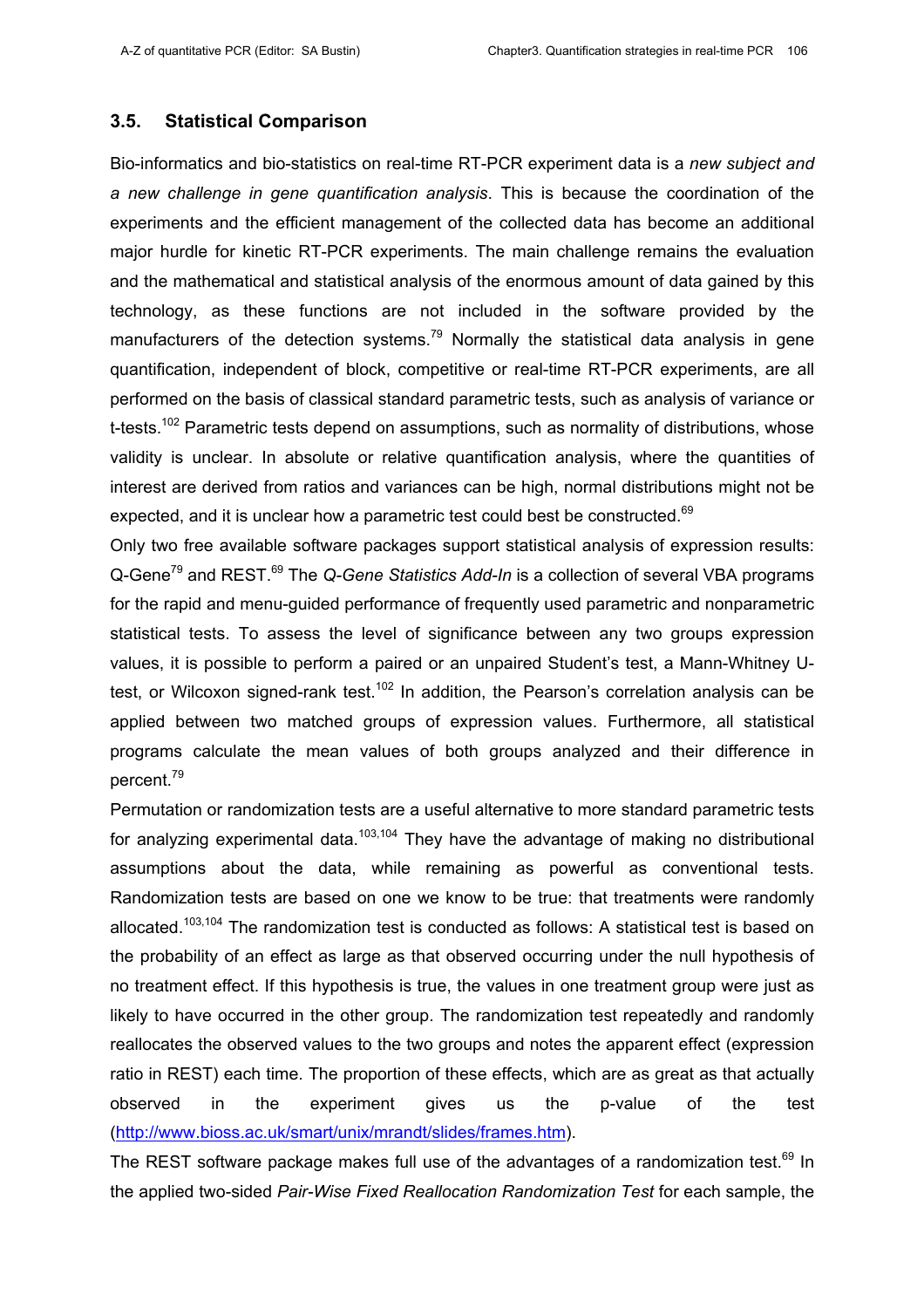CP values for reference and target genes are jointly reallocated to control and sample groups (= pair-wise fixed reallocation), and the expression ratios are calculated on the basis of the mean values. In practice, it is impractical to examine all possible allocations of data to treatment groups, and a random sample is drawn. If 2,000 or more samples are taken, a good estimate of p-value (standard error <  $0.005$  at p =  $0.05$ ) is obtained.<sup>103,104</sup> Randomization tests with a pair-wise reallocation are seen as the most appropriate approach for this type of application. They are more flexible than non-parametric tests based on ranks (Mann-Whitney, Kruskal-Wallis, etc.) and do not suffer a reduction in power relative to parametric tests (t-tests, ANOVA, etc.). They can be slightly conservative (i.e., type I error rates lower than the stated significance level) due to acceptance of randomizations with group differences identical to that observed, but this mainly occurs when used with discrete data.103,104

#### **3.6. Conclusion**

The recent advances in gene quantification strategies, fluorescence chemistries, and instrumentations have led to the development of various assays whereby mRNA transcripts can be quantified precisely in very short time. The benefits in terms of increased sensitivity, reduced variability, reduced risk of contamination, increased throughput by automation, and meaningful data interpretation are obvious. If done properly, kinetic RT-PCR is the most powerful method for quantifying cellular mRNA levels. The quantification strategy used should be designed according to the researchers demand, but must be highly optimized and precisely validated. In the future, there is a need for greater standardization of the applied assays to make the expression results comparable between runs, between real-time RT-PCR platforms, and between different laboratories worldwide.

Sharing any technical and practical information for sample preparation, assay design, standard materials, and data management will help to improve gene quantification analysis. Therefore various information platforms and discussion forums are available on the internet (summarized under http://infoportal.gene-quantification.info/ ).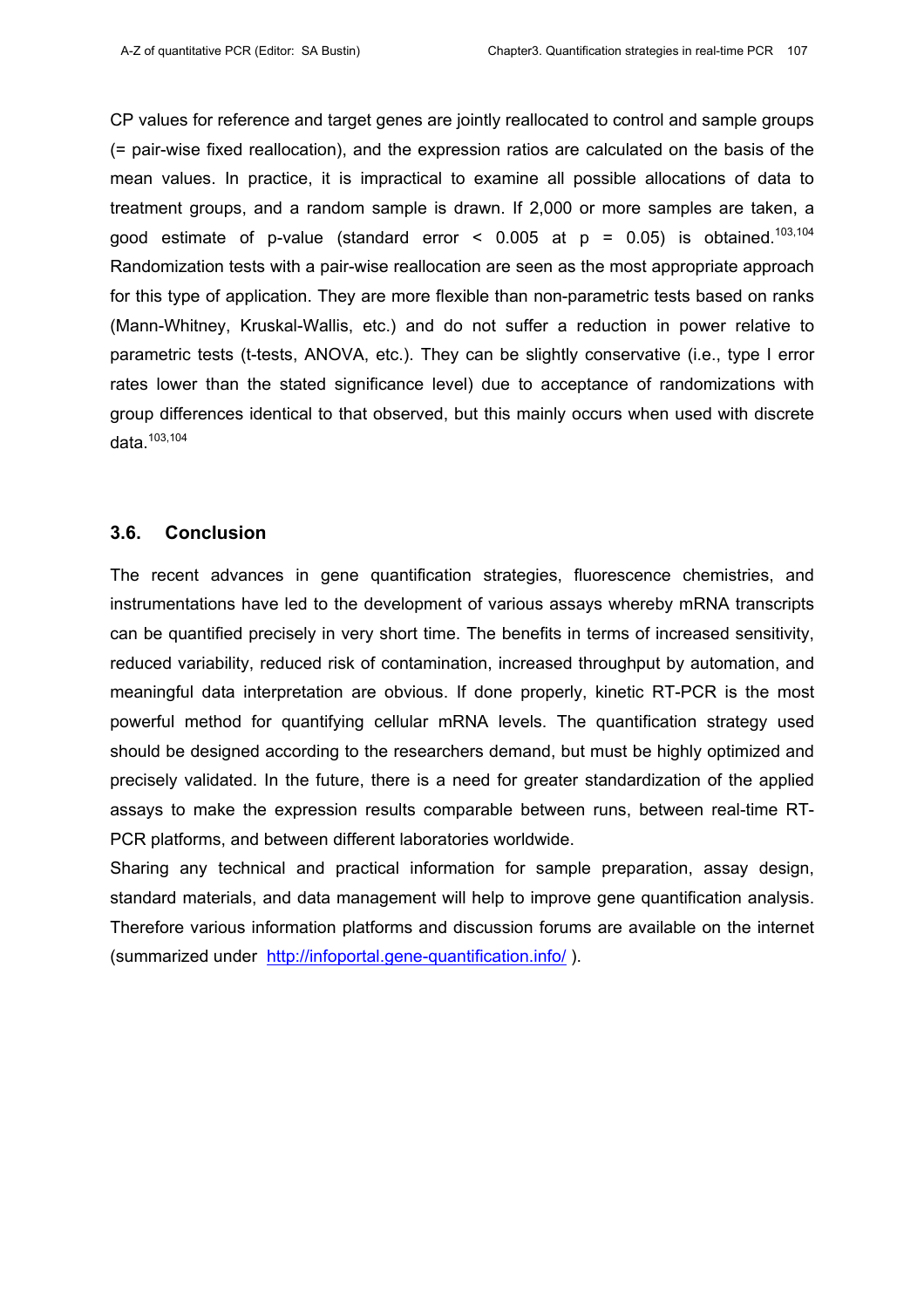## **3.7 References**

- 1. Orlando C, Pinzani P, Pazzagli M: Developments in quantitative PCR. *Clin Chem Lab Med* 1998, 36*:*255-269.
- 2. Lockey C, Otto E, Long Z: Real-time fluorescence detection of a single DNA molecule. *Biotechniques* 1998, 24*:*744-746.
- 3. Bustin SA: Absolute quantification of mRNA using real-time reverse transcription polymerase chain reaction assays. *J Mol Endocrinol* 2000, 25*:*169-193.
- 4. Pfaffl MW, Hageleit M: Validities of mRNA quantification using recombinant RNA and recombinant DNA external calibration curves in real-time RT-PCR. *Biotechn Lett* 2001, 23*:*275- 282.
- 5. Higuchi R, Fockler C, Dollinger G, Watson R: Kinetic PCR analysis: Real-time monitoring of DNA amplification reactions. *Biotechnology* 1993, 11(9*):*1026-1030.,
- 6. Heid, C. A., Stevens, J., Livak, K.J., and Williams, P.M., Real time quantitative PCR, Genome Res., *6:* 986-993, 1996.
- 7. Gibson, U.E., Heid, C.A,. and Williams, P.M., A novel method for real time quantitative RT-PCR. Genome Res, *6:* 1095-1001, 1996.
- 8. Mackay, I. M., Arden, K. E., and Nitsche, A., Real-time PCR in virology, Nucleic Acids Res., *30:* 1292-1305, 2002.
- 9. Steuerwald, N., Cohen, J., Herrera, R.J., and Brenner C.A., Analysis of gene expression in single oocytes and embryos by real-time rapid cycle fluorescence monitored RT-PCR. Mol Hum Reprod., *5:* 1034-1039, 1999.
- 10. Schmittgen, T.D., Zakrajsek, B.A., Mills, A.G., Gorn, V., Singer, M.J., and Reed, M.W., Quantitative reverse transcription-polymerase chain reaction to study mRNA decay: comparison of endpoint and real-time methods. Anal Biochem., *285(2):* 194-204, 2000.
- 11. Winer, J., Jung, C.K., Shacke,l I., and Williams, P.M., Development and validation of real-time quantitative reverse transcriptase-polymerase chain reaction for monitoring gene expression in cardiac myocytes in vitro. Anal Biochem., *270(1):* 41-49, 1999.
- 12. Wittwer, C.T., and Garling, D.J., Rapid cycle DNA amplification: Time and temperature optimization. BioTechniques, *10:* 76-83, 1991.
- 13. Freeman, W.M., Walker, S.J., and Vrana, K,E., Quantitative RT-PCR: pitfalls and potential. Biotechniques., *26(1):* 112-125, 1999.
- 14. Swift, G.H., Peyton, M.J., and MacDonald, R.J., Assessment of RNA quality by semiquantitative RT-PCR of multiple regions of a long ubiquitous mRNA. Biotechniques., *28(3):* 524- 531, 2000.
- 15. Mannhalter, C., Koizar, D., and Mitterbauer, G., Evaluation of RNA isolation methods and reference genes for RT-PCR analyses of rare target RNA. Clin Chem Lab Med, *38:* 171-177, 2000.
- 16. Freeman, T.C., Lee, K., and Richardson, P.J., Analysis of gene expression in single cells. Curr Opin Biotechnol., *10(6):* 579-582, 1999.
- 17. Dixon, A.K., Richardson, P.J., Pinnock, R.D., and Lee, K., Gene-expression analysis at the single-cell level. Trends Pharmacol Sci., *21(2):* 65-70, 2000.
- 18. Moss, M., and Gallwitz, D., Structure of two human beta-actin related processed genes, one of which is located next to a simple repetitive sequence. EMBO, *2:* 757–761, 1983.
- 19. Mutimer, H., Deacon, N., Crowe, S., and Sonza, S., Pitfalls of processed pseudogenes in RT-PCR. Biotechniques., *24(4):* 585-588, 1998.
- 20. Neumaier, M., Gerhard, M., and Wagener, C., Diagnosis of micrometastases by the amplification of tissue-specific genes. Gene., *159(1):* 43-47, 1995.
- 21. Tschentscher, P., Wagener, C., and Neumaier, M., Sensitive and specific cytokeratin 18 reverse transcription-polymerase chain reaction that excludes amplification of processed pseudogenes from contaminating genomic DNA. Clin Chem., *43(12):* 2244-2250, 1997.
- 22. Dirnhofer, S., Berger, C., Untergasser, G., Geley, S., and Berger, P., Human beta-actin retro pseudogenes interfere with RT-PCR. Trends Genet., *11(10):* 380-381, 1995.
- 23. Ercolani, L., Florence, B., Denaro, M., and Alexander, M., Isolation and complete sequence of a functional human glyceraldehyde-3-phosphate dehydrogenase gene. J Biol Chem., *263(30):* 15335-15341, 1988.
- 24. Garcia-Meunier, P., Etienne-Julan, M., Fort, P., Piechaczyk, M., and Bonhomme, F., Concerted evolution in the GAPDH family of retrotransposed pseudogenes. Mamm Genome., *4(12):* 695- 703, 1993.
- 25. Watzinger, F., and Lion, T., Multiplex PCR for quality control of template RNA/cDNA in RT-PCR assays. Leukemia, *12:* 1983–1986, 1998.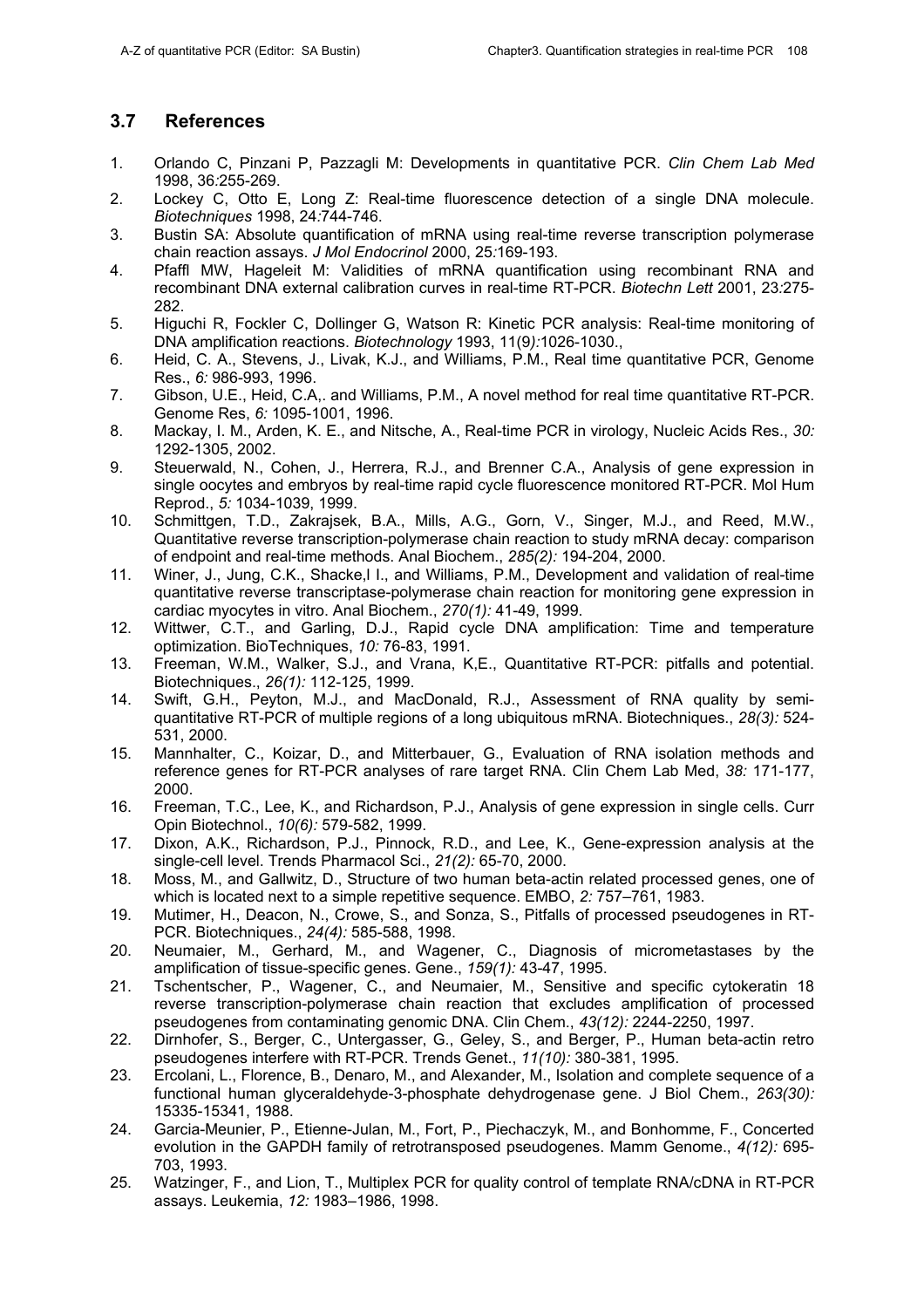- 26. Burkardt, H.J., Standardization and quality control of PCR analyses. Clin Chem Lab Med., *38(2):* 87-91, 2000.
- 27. Vandesompele, J., De Preter, K., Pattyn, F., Poppe, B., Van Roy, N., De Paepe, A., and Speleman, F., Accurate normalization of real-time quantitative RT-PCR data by geometric averaging of multiple internal control genes. Genome Biology, *3(7):* 0034.1-0034.11, 2002.
- 28. Bustin, S.A., Meaningful quantification of mRNA using real-time RT-PCR. (submitted), 2002.
- 29. Bustin, S.A., Quantification of mRNA using real-time RT-PCR. Trends and problems. J Mol Endocrinol, *29(1):* 23-39, 2002.
- 30. Glasel, J.A., Validity of nucleic acid purities monitored by 260nm/280nm absorbance ratios. BioTechniques., *18(1):* 62-63, 1994.
- 31. Wong, L., Pearson, H., Fletcher, A., Marquis, C.P., and Mahler, S., Comparison of the Efficiency of Moloney Murine Leukaemia Virus (M-MuLV) Reverse Transcriptase, RNase H--M-MuLV Reverse Transcriptase and Avian Myeloblastoma Leukaemia Virus (AMV) Reverse Transcriptase for the Amplification of Human Immunoglobulin Genes. Biotechnology Techniques, *12(6):* 485-489, 1998.
- 32. Fuchs, B,. Zhang, K., Rock, M.G., Bolander, M.E., and Sarkar, G., High temperature cDNA synthesis by AMV reverse transcriptase improves the specificity of PCR. Mol Biotechnol., *12(3):* 237-240, 1999.
- 33. Fuchs, B., Zhang, K., Rock, M.G., Bolander, M.E., and Sarkar, G., Repeat cDNA synthesis and RT-PCR with the same source of RNA. Mol Biotechnol., *12(3):* 231-235, 1999.
- 34. Schwabe, H., Stein, U., and Walther W., High-copy cDNA amplification of minimal total RNA quantities for gene expression analyses. Mol Biotechnol., *14(2):* 165-172, 2000.
- 35. Hayward, A.L., Oefner, P.J., Sabatini, S., Kainer, D.B., Hinojos, C.A., and Doris ,P.A., Modelling and analysis of competitive RT-PCR. Nucleic Acids Res., *26(11):* 2511-2518, 1998.
- 36. Freeman, W.M., Vrana, S.L., and Vrana, K.E., Use of elevated reverse transcription reaction temperatures in RT-PCR. Biotechniques., *20(5):* 782-783, 1996.
- 37. Raja, S., Luketich, J.D., Kelly, L.A., Ruff, D.W., and Godfrey, T.E., Increased sensitivity of onetube, quantitative RT-PCR. Biotechniques, *29:* 702-708, 2000.
- 38. Sugita, M., Haney, J.L., Gemmill, R.M., and Franklin, W.A., One-step duplex reverse transcription-polymerase chain reaction for quantitative assessment of rna degradation. Analytical Biochemistry, *295:* 113-116, 2001.
- 39. Marten, N.W., Burke, E.J., Hayden, J.M., and Straus, D.S., Effect of amino acid limitation on the expression of 19 genes in rat hepatoma cells. FASEB J, *8:* 538-544, 1994.
- 40. Foss, D.L., Baarsch, M.J., and Murtaugh, M.P., Regulation of hypoxanthine phosphoribosyl transferase, glyceraldehyde-3-phosphate dehydrogenase and beta-actin mRNA expression in porcine immune cells and tissues. Anim Biotechnol., *9:* 67-78, 1998.
- 41. Thellin, O., Zorzi, W., Lakaye, B., De Borman, B., Coumans, B., Hennen, G., Grisar, T., Igout, A., and Heinen, E., Housekeeping genes as internal standards: use and limits. J Biotechnol., *75:* 291-295, 1999.
- 42. Goidin, D., Mamessier, A., Staquet, M.J., Schmitt, D., and Berthier-Vergnes, O., Ribosomal 18S RNA prevails over glyceraldehyde-3-phosphate dehydrogenase and beta-actin genes as internal standard for quantitative comparison of mRNA levels in invasive and noninvasive human melanoma cell subpopulations. Anal Biochem., *295(1):* 17-21, 2001.
- 43. Schmittgen, T.D., and Zakrajsek, B.A.., Effect of experimental treatment on housekeeping gene expression: validation by real-time, quantitative RT-PCR. J Biochem Biophys Methods., *46(1-2):* 69-81, 2000.
- 44. Cha, R.S., Thilly, W.G., Specificity, efficiency, and fidelity of PCR. PCR Methods Appl. 3(3): 18- 29, 1993.
- 45. Tichopad A, Dilger M, Schwarz G, Pfaffl MW: Standardised determination of real-time PCR efficiency from a single reaction setup. Nucl Acids Res 2003, vol 31 issue 20, pages e122.
- 46. Kainz, P., The PCR plateau phase towards an understanding of its limitations. Biochim Biophys Acta., *1494:* 23-27, 2000.
- 47. Pfaffl, M.W., Development and validation of an externally standardised quantitative Insulin like growth factor-1 (IGF-1) RT-PCR using LightCycler SYBR Green I technology. In: Meuer, S., Wittwer, C., and Nakagawara, K., eds. Rapid Cycle Real-time PCR, Methods and Applications Springer Press, Heidelberg, ISBN 3-540-66736-9, pp 281-191, 2001.
- 48. Wittwer, C.T., Ririe, K.M., Andrew, R.V., David, D.A., Gundry, R.A., and Balis U.J., The LightCycler: a microvolume multisample fluorimeter with rapid temperature control. BioTechniques, *22:* 176-181, 1997.
- 49. Rasmussen, R., Quantification on the LightCycler. In: Meuer, S, Wittwer, C, and Nakagawara, K, eds. Rapid Cycle Real-time PCR, Methods and Applications Springer Press, Heidelberg;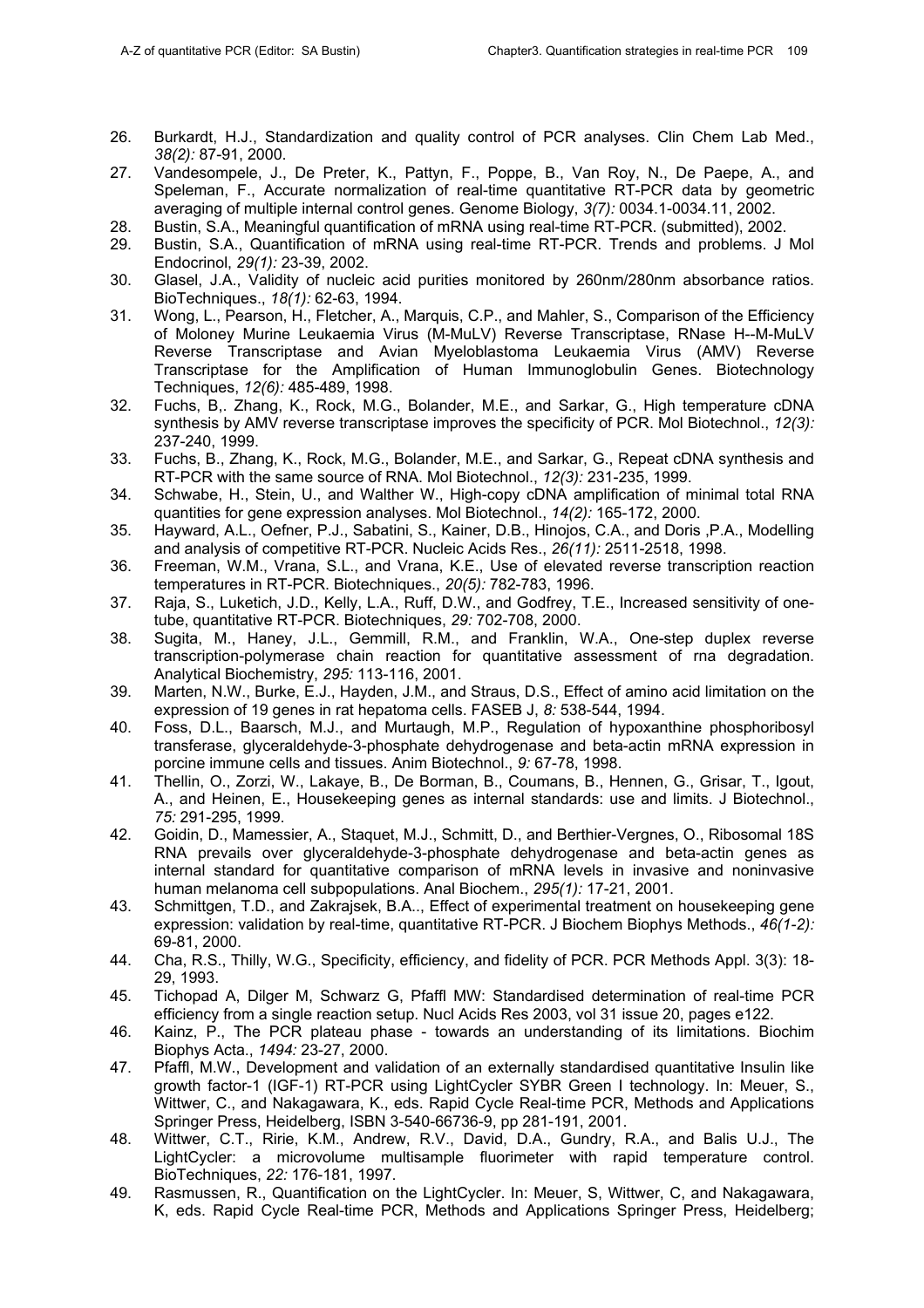ISBN 3-540-66736-9, 21-34, 2001.

- 50. Tichopad A, Didier A, Pfaffl MW: Inhibition of real-time RT-PCR quantification due to tissue specific contaminants. Molecular and Cellular Probes 2004 (18): 45-50.
- 51. Tichopad A, Dzidic A, Pfaffl MW: Improving quantitative real-time RT-PCR reproducibility by boosting primer-linked amplification efficiency. Biotechn Lett 2003, *24:* 2053-2056.
- 52. Foy, C.A., and Parkes, H.C., Emerging Homogeneous DNA-based Technologies in the Clinical Laboratory. Clinical Chemistry., *47:* 990-1000, 2001.
- 53. Pfaffl, M., Meyer, H.H.D., and Sauerwein, H., Quantification of insulin-like growth factor-1 (IGF-1) mRNA: development and validation of an internally standardised competitive reverse transcription-polymerase chain reaction. Exp Clin Endocrinol Diabetes., *106(6):* 506-513, 1998.
- 54. Reischl, U., and Kochanowski, B., Quantitative PCR. A survey of the present technology. Mol Biotechnol., *3(1):* 55-71, 1995.
- 55. Ferre, F., Quantitative or semi-quantitative PCR: reality versus myth. PCR Methods Appl., *2(1):* 1-9, 1992.
- 56. Pfaffl, M.W., Georgieva, T.M., Georgiev, I.P., Ontsouka, E., Hageleit, M., and Blum, J.W., Realtime RT-PCR quantification of insulin-like growth factor (IGF)-1, IGF-1 receptor, IGF-2, IGF-2 receptor, insulin receptor, growth hormone receptor, IGF-binding proteins 1, 2 and 3 in the bovine species. Domest Anim Endocrinol., *22(2):* 91-102, 2002.
- 57. Ginzinger, D.G., Gene quantification using real-time quantitative PCR: an emerging technology hits the mainstream. Exp Hematol., *30(6):* 503-512, 2002.
- 58. Morrison, T.B., Weis, J.J., and Wittwer, C.T., Quantification of low-copy transcripts by continuous SYBR Green I monitoring during amplification. Biotechniques., *24(6):* 954-962, 1998.
- 59. Wittwer, C.T., Herrmann, M.G., Gundry, C.N., and Elenitoba-Johnson, K.S., Real-time multiplex PCR assays. Methods., *25(4):* 430-42, 2001.
- 60. Holland, P.M., Abramson, R.D., Watson, R., and Gelfand, D.H., Detection of specific polymerase chain reaction product by utilizing the 5'-3' exonuclease activity of Thermus aquaticus DNA polymerase. Proc Natl Acad Sci U S A, *88(16):* 7276-7280, 1991.
- 61. Livak, K.J., ABI Prism 7700 Sequence detection System User Bulletin #2 Relative quantification of gene expression; 1997 & 2001. http://docs.appliedbiosystems.com/pebiodocs/04303859.pdf
- 62. Förster, V.T., Zwischenmolekulare Energiewanderung und Fluorescence. Annals of Physics, Leipzig, 1948.
- 63. Lakowicz, J.R., Energy transfer. In: Principles of Fluorescent Spectroscopy, New York: Plenum Press, pp. 303-339, 1983.
- 64. LightCycler Software ®, Version 3.5; Roche Molecular Biochemicals, 2001.
- 65. LightCycler Relative Quantification Software, Version 1.0, Roche Molecular Biochemicals, 2001.
- 66. Nitsche, A., Steuer, N., Schmidt, C.A., Landt, O., and Siegert, W., Different real-time PCR formats compared for the quantitative detection of human cytomegalovirus DNA. Clin Chem., *45(11):* 1932-1937, 1999.
- 67. Souaze, F., Ntodou-Thome, A., Tran, C.Y., Rostene, W., and Forgez, P., Quantitative RT-PCR: limits and accuracy. Biotechniques., *21(2):* 280-285, 1996.
- 68. Pfaffl, MW., A new mathematical model for relative quantification in real-time RT-PCR. Nucleic Acids Res., *29 (9): e45* 2001.
- 69. Pfaffl, M.W., Horgan, G.W., and Dempfle, L., Relative expression software tool (REST) for group-wise comparison and statistical analysis of relative expression results in real-time PCR. Nucleic Acids Res., *30(9):* e36, 2002.
- 70. Livak, K.J., and Schmittgen, T.D., Analysis of relative gene expression data using real-time quantitative PCR and the 2^[-delta delta C(T)] Method. Methods., *25(4):* 402-408, 2001.
- 71. Pfaffl, M.W., Lange, I.G., Daxenberger, A., and Meyer, H.H.D., Tissue-specific expression pattern of estrogen receptors (ER): quantification of ER alpha and ER beta mRNA with real-time RT-PCR. APMIS., *109(5):* 345-355, 2001.
- 72. Fronhoffs, S., Totzke, G., Stier, S., Wernert, N., Rothe, M., Bruning, T., Koch, B., Sachinidis, A., Vetter, H., and Ko, Y., A method for the rapid construction of cRNA standard curves in quantitative real-time reverse transcription polymerase chain reaction. Mol Cell Probes., *16(2):* 99-110, 2002.
- 73. Zimmermann, K., and Mannhalter, JW., Technical aspects of quantitative competitive PCR. Biotechniques., *21(2):* 268-279, 1996.
- 74. Meijerink, J., Mandigers, C., van de Locht, L., Tonnissen, E., Goodsaid, F., and Raemaekers, J., A novel method to compensate for different amplification efficiencies between patient DNA samples in quantitative real-time PCR. J Mol Diagn., *3(2):* 55-61, 2001.
- 75. Soong, R., Ruschoff, J., and Tabiti, K., Detection of colorectal micrometastasis by quantitative RT-PCR of cytokeratin 20 mRNA. Roche Molecular Biochemicals internal Publication, 2000.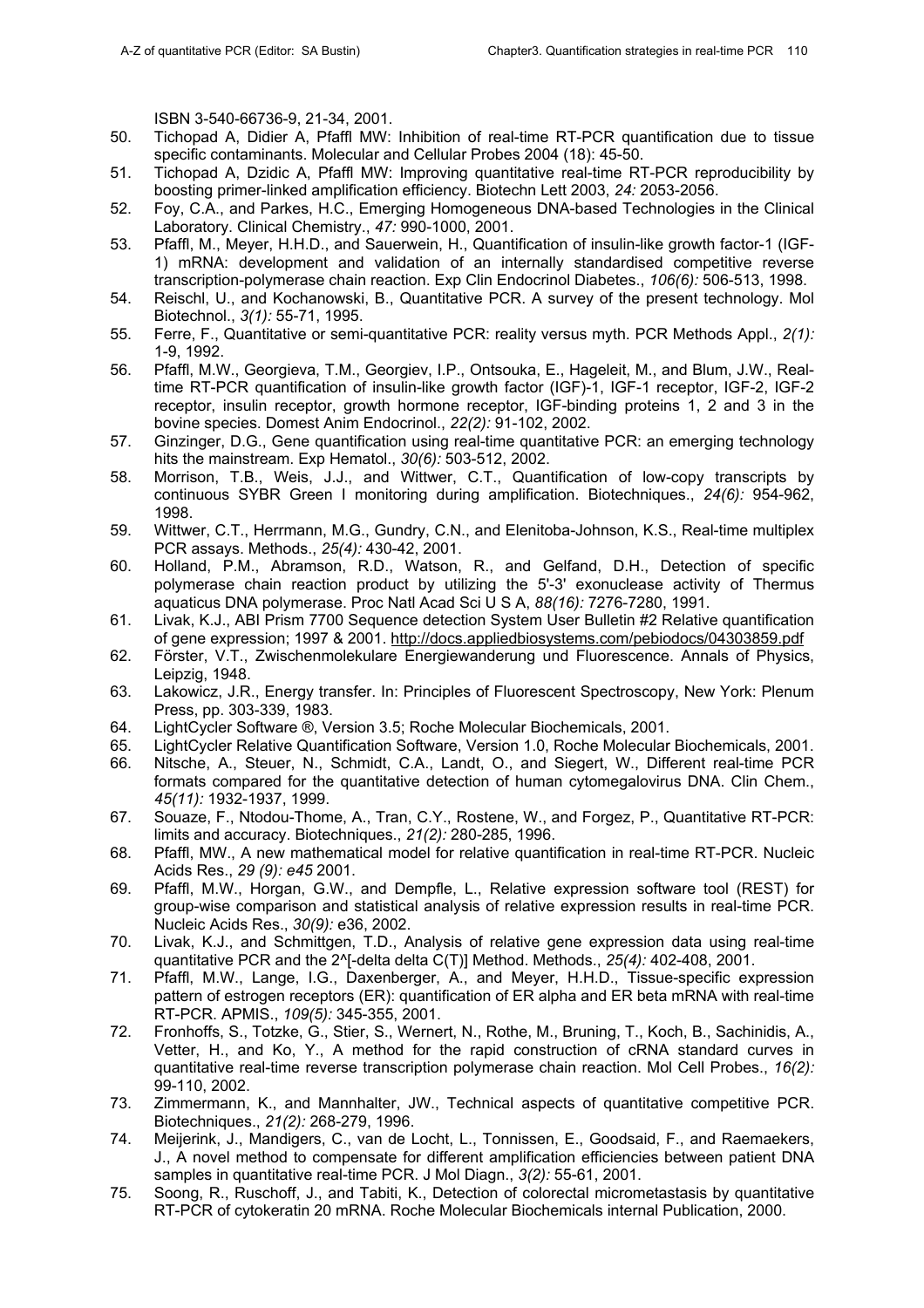- 76. Peccoud, J., and Jacob, C., Theoretical uncertainty of measurements using quantitative polymerase chain reaction. Biophys J., *71(1):* 101-108, 1996.
- 77. Liu, W., and Saint, D.A., Validation of a quantitative method for real time PCR kinetics. Biochem Biophys Res Commun., *294(2):* 347-353, 2002.
- 78. Liu, W., and Saint, D.A., A new quantitative method of real time reverse transcription polymerase chain reaction assay based on simulation of polymerase chain reaction kinetics. Anal Biochem., *302(1):* 52-59, 2002
- 79. Muller, P.Y., Janovjak, H., Miserez, A.R., and Dobbie, Z., Processing of gene expression data generated by quantitative real-time RT-PCR. Biotechniques, *32(6):* 1372-1378, 2002.
- 80. Bhatia, P., Taylor, W.R., Greenberg, A.H., and Wright, J.A., Comparison of glyceraldehyde-3 phosphate dehydrogenase and 28S-ribosomal RNA gene expression as RNA loading controls for northern blot analysis of cell lines of varying malignant potential. Anal Biochem., *216:* 223- 226, 1994.
- 81. Bereta, J., and Bereta, M., Stimulation of glyceraldehyde-3-phosphate dehydrogenase mRNA levels by endogenous nitric oxide in cytokine-activated endothelium. Biochem Biophys Res Commun.; *217:* 363-369, 1995.
- 82. Chang, T.J., Juan, C.C., Yin, P.H., Chi, C.W., and Tsay, H.J., Up-regulation of beta-actin, cyclophilin and GAPDH in N1S1 rat hepatoma. Oncol Rep., *5:* 469-471, 1998.
- 83. Zhang, J., and Snyder, S.H., Nitric oxide stimulates auto-ADP-ribosylation of glyceraldehydes 3 phosphate dehydrogenase. PNAS, *89:* 9382-9385, 1992.
- 84. Jung, R., Soondrum, K., Neumaier, M., Quantitative PCR. Clin Chem Lab Med., *38(9):* 833-836, 2000.
- 85. Gentle, A., Anastasopoulos, F., and McBrien, N.A., High-resolution semi-quantitative real-time PCR without the use of a standard curve. Biotechniques., *31(3):* 502-508, 2001.
- 86. Das, S., Mohapatra, S.C., and Hsu, J.C., Studies on primer-dimer formation in polymerase chain reaction (PCR). Biotechnology Techniques, *13(10):* 643-646, 1999.
- 87. Ririe, K.M., Rasmussen, R.P., and Wittwer, C.T., Product differentiation by analysis of DNA melting curves during the polymerase chain reaction. Anal Biochem., *245(2):* 154-160, 1997.
- 88. Vandesompele, J., De Paepe, A., and Speleman, F., Elimination of Primer-Dimer Artifacts and Genomic Coamplification Using a Two-Step SYBR Green I Real-Time RT-PCR. Anal Biochem., *303(1):* 95-98, 2002.
- 89. Brownie, J., Shawcross, S., Theaker, J., Whitcombe, D., Ferrie, R., Newton, C., and Little, S., The elimination of primer-dimer accumulation in PCR. Nucleic Acids Res., *25(16):* 3235-3241, 1997.
- 90. Sturzenbaum, S.R., Transfer RNA reduces the formation of primer artifacts during quantitative PCR. Biotechniques., *27(1):* 50-52, 1999.
- 91. How to Reduce Primer Dimers in a LightCycler PCR, Roche Diagnostics Technical Note No.. 1, 1999.
- 92. Raeymaekers, L., Basic principles of quantitative PCR. Mol Biotechnol., *15(2):* 115-122, 2000.
- 93. Chelly, J., Kaplan, J.C., Maire, P., Gautron, S., and Kahn, A., Transcription of the dystrophin gene in human muscle and non-muscle tissue. Nature., *333(6176):* 858-860, 1988.
- 94. Schnell, S., and Mendoza, C., Theoretical description of the polymerase chain reaction. J Theor Biol., *188(3):* 313-318, 1997.
- 95. Karge, W.H., Schaefer, E.J., and Ordovas J.M., Quantification of mRNA by polymerase chain reaction (PCR) using an internal standard and a non-radioactive detection method. Methods Mol Biol, *110:* 43-61, 1998.
- 96. Zhong, H., and Simons, J.W., Direct comparison of GAPDH, beta-actin, cyclophilin, and 28S rRNA as internal standards for quantifying RNA levels under hypoxia. Biochem Biophys Res Commun., *259(3):* 523-526, 1999.
- 97. Solanas, M., Moral, R., and Escrich, E., Unsuitability of using ribosomal RNA as loading control for Northern blot analyses related to the imbalance between messenger and ribosomal RNA content in rat mammary tumors. Anal Biochem., *288(1):* 99-102, 2001.
- 98. Haberhausen, G., Pinsl, J., Kuhn, C.C., and Markert-Hahn C., Comparative study of different standardization concepts in quantitative competitive reverse transcription-PCR assays. J Clin Microbiol, *3:* 628-633, 1988.
- 99. Zhu G, Chang Y, Zuo J, Dong X, Zhang M, Hu G, and Fang F., Fudenine, a C-terminal truncated rat homologue of mouse prominin, is blood glucose-regulated and can up-regulate the expression of GAPDH. Biochem Biophys Res Commun., *281(4):* 951-956, 2001.
- 100. Inderwies T, Pfaffl MW, Meyer H.H.D, Bruckmaier RM: Detection and quantification of mRNA expression of  $\alpha$ - and β-adrenergic receptor subtypes in the bovine mammary gland of dairy cows. Domestic Animal Endocrinology, 2003, *(24):*123-135.